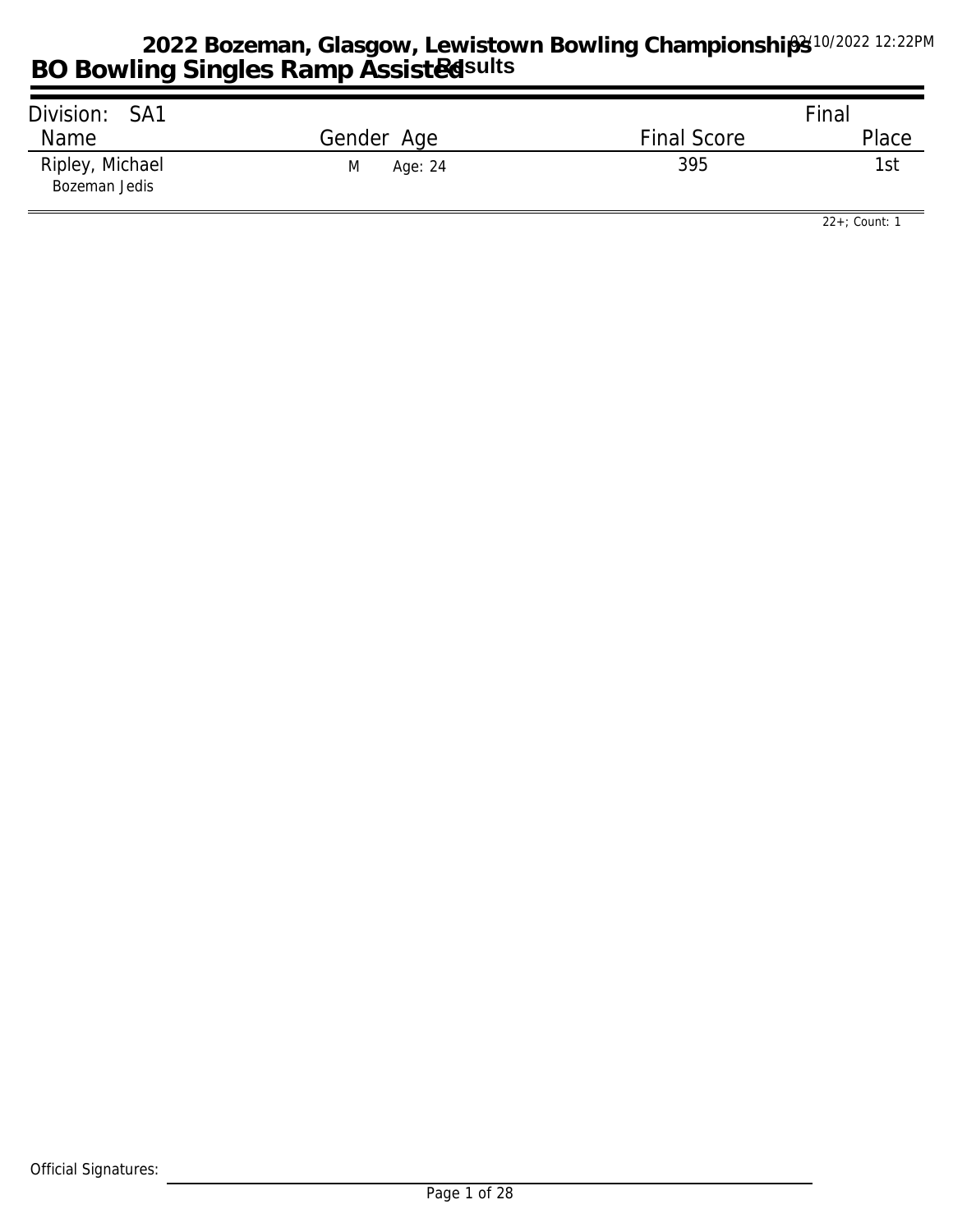| Division: SR1                                      |              |                    | Final |
|----------------------------------------------------|--------------|--------------------|-------|
| Name                                               | Gender Age   | <b>Final Score</b> | Place |
| VanDenburgh, John<br>Bozeman Public Schools Yetis* | Age: 18<br>M | 303                | 1stl  |

*16-21; Count: 1*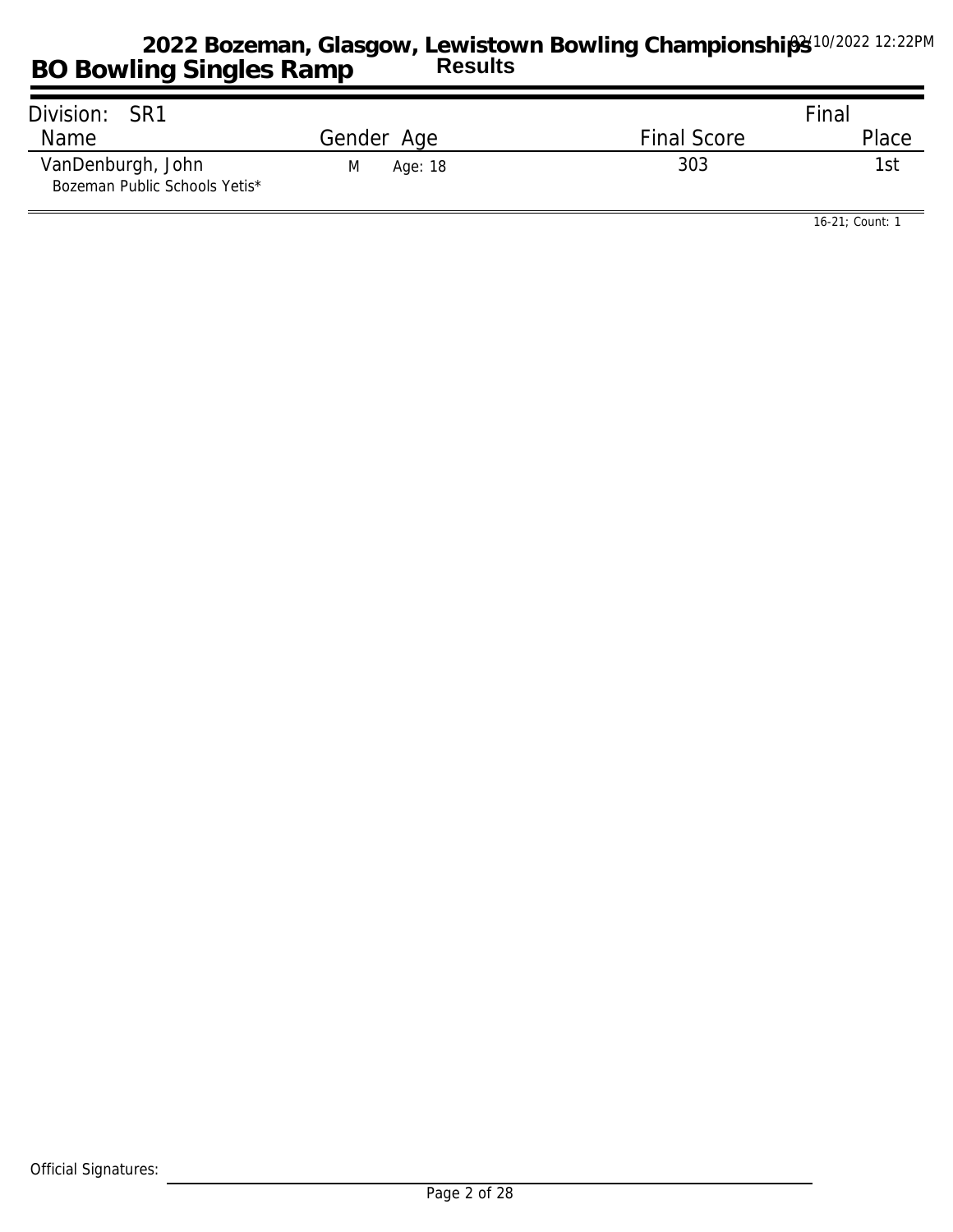| Division: S2                                |            |                    | Final |
|---------------------------------------------|------------|--------------------|-------|
| Name                                        | Gender Age | <b>Final Score</b> | Place |
| Stevens, Kelsey<br><b>Belgrade Panthers</b> | Age: 24    | 165                | 1st   |
| Suckow, Taylor<br><b>Bozeman Flames</b>     | Age: 27    | 150                | 2nd   |
| Laumeyer, Linda<br>Glasgow-Milk River, Inc. | Age: 51    | 78                 | 3rd   |

*22+; Count: 3; Previous scores: 78.00-165.00, average: 131.00, 111.5% difference*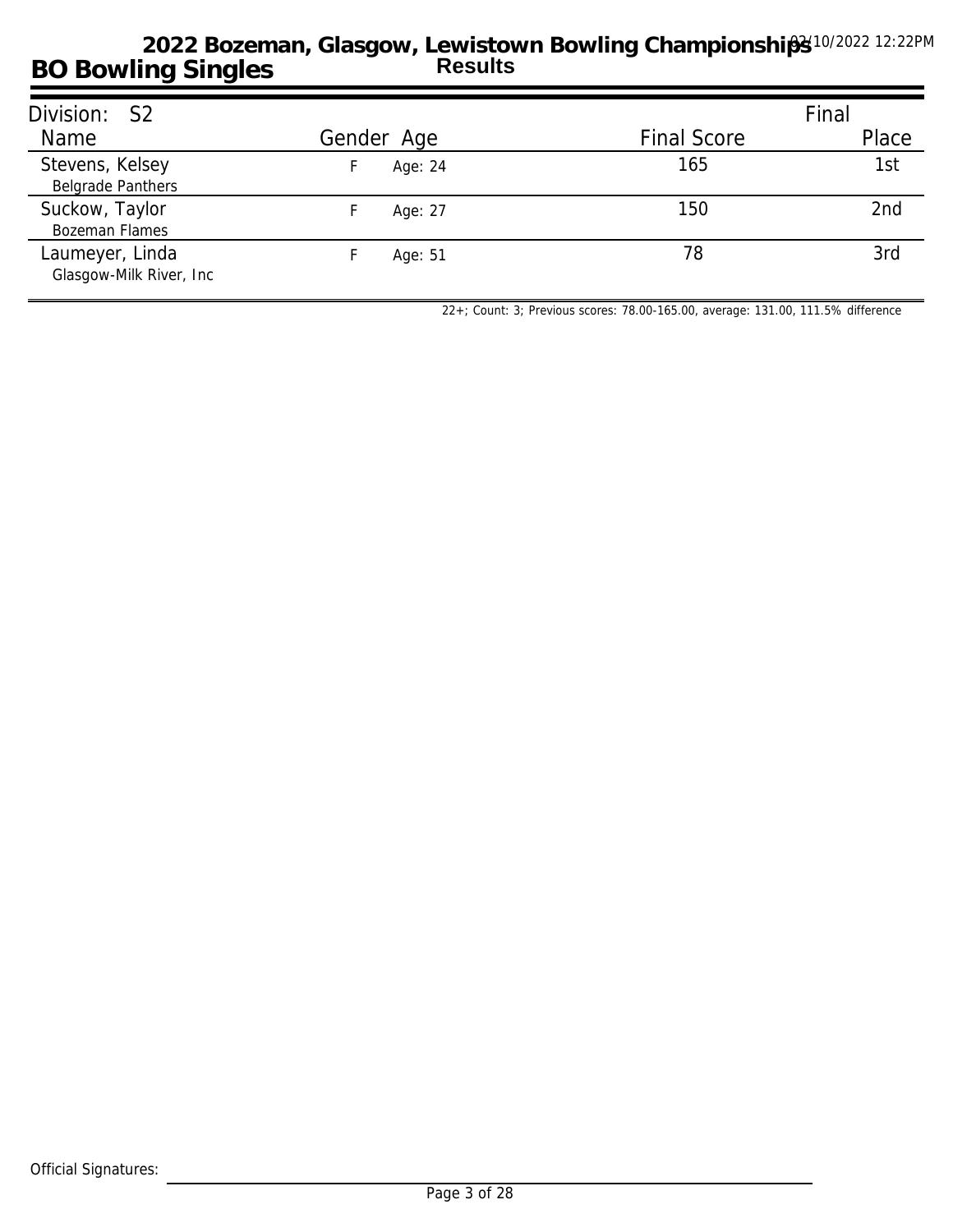| Division: S3                               |              |                    | Final |
|--------------------------------------------|--------------|--------------------|-------|
| Name                                       | Gender Age   | <b>Final Score</b> | Place |
| Garwood, Shawn<br>Glasgow-Milk River, Inc. | M<br>Age: 43 | 205                | 1st   |

*22+; Count: 1*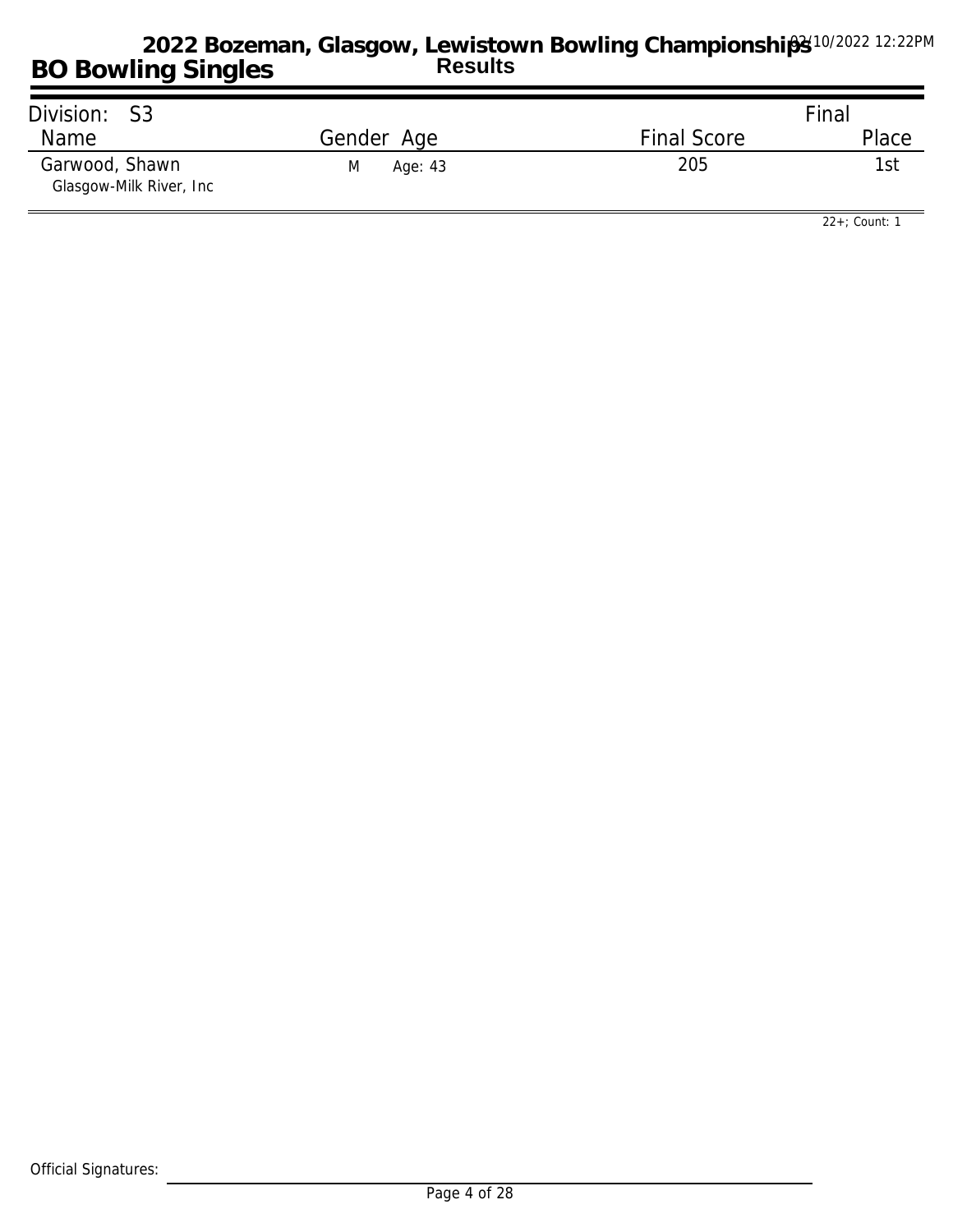| Division: S4                                   |   |            |                    | Final           |
|------------------------------------------------|---|------------|--------------------|-----------------|
| Name                                           |   | Gender Age | <b>Final Score</b> | Place           |
| Smith, James "Kenny"<br>Bozeman Jedis          | M | Age: 19    | 307                | 1st             |
| Olson, Kaleb C.<br>Central Montana Eagles      | M | Age: 27    | 165                | 2 <sub>nd</sub> |
| Lee-Eichenwald, Remington Lee<br>Bozeman Jedis | M | Age: 23    | 153                | 3rd             |

*16-21,22+; Count: 3; Previous scores: 153.00-307.00, average: 208.33, 100.7% difference*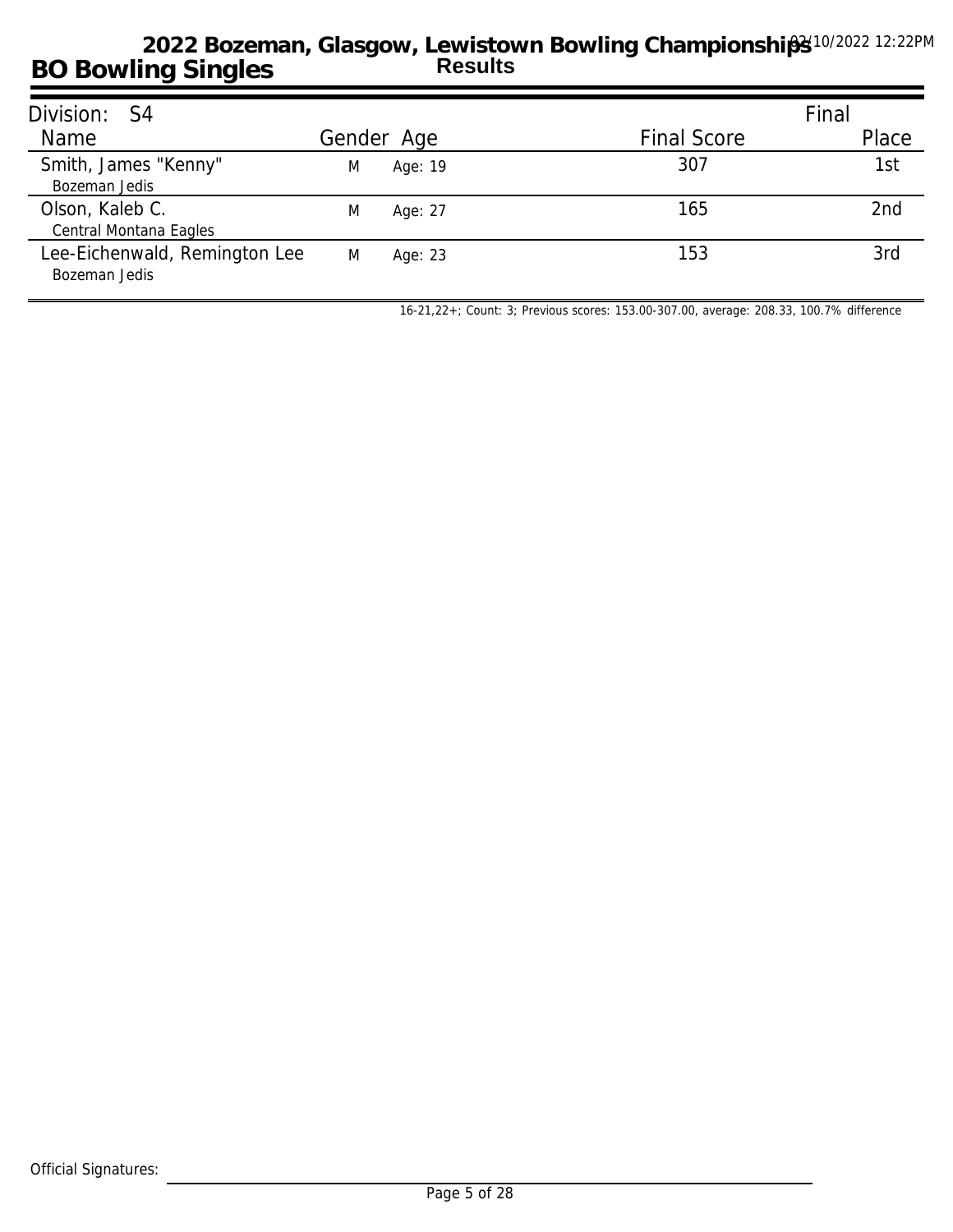| Division: S5                    |              |                    | Final |
|---------------------------------|--------------|--------------------|-------|
| Name                            | Gender Age   | <b>Final Score</b> | Place |
| Ulvin, Tristan<br>Bozeman Jedis | M<br>Age: 23 | 228                | 1st   |
| March, Douglas<br>Bozeman Jedis | M<br>Age: 20 | 167                | 2nd   |

*16-21,22+; Count: 2; Previous scores: 167.00-228.00, average: 197.50, 36.5% difference*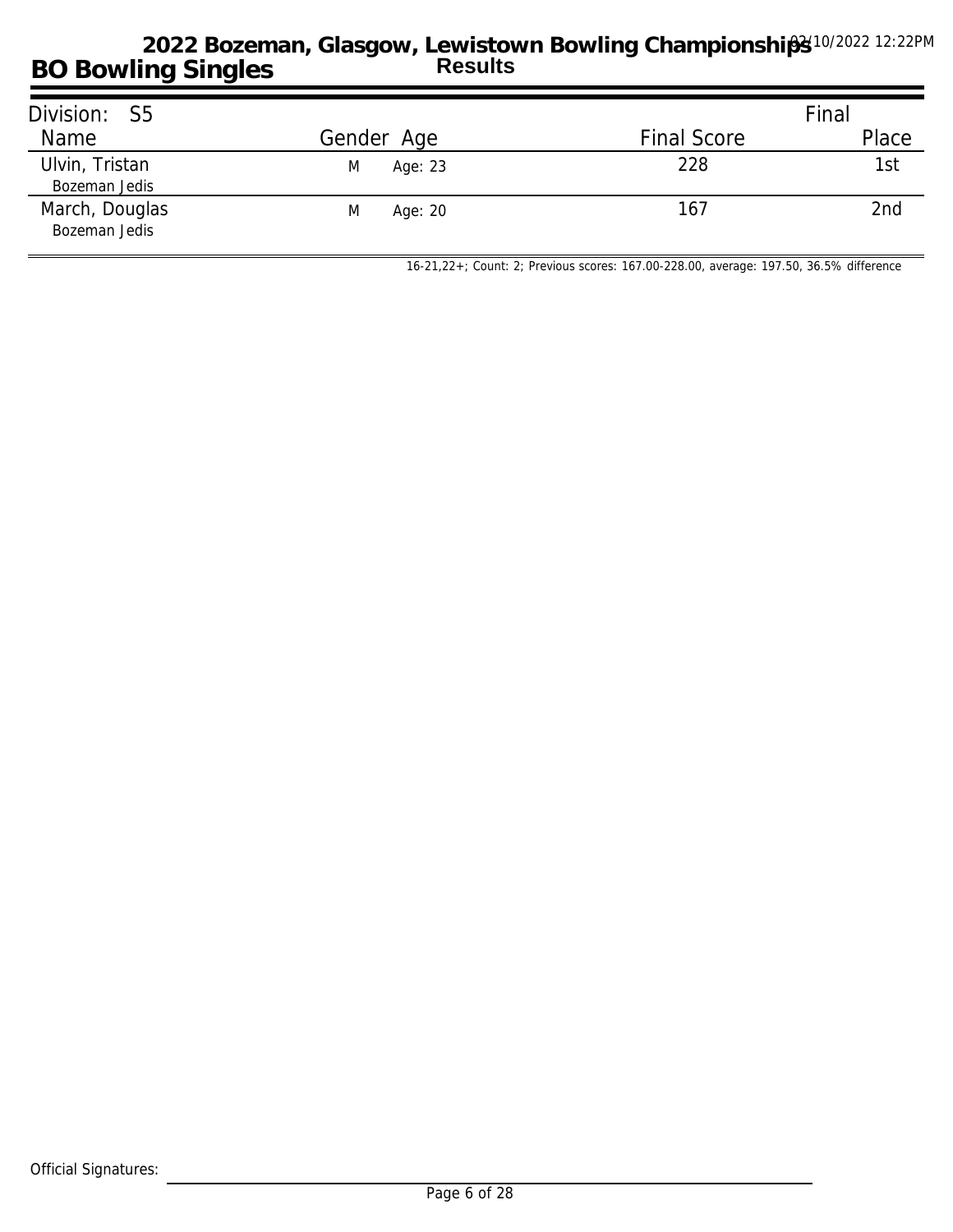| Division: S6                                   |              |                    | Final |
|------------------------------------------------|--------------|--------------------|-------|
| Name                                           | Gender Age   | <b>Final Score</b> | Place |
| Hecox, Zachary<br><b>Gallatin Valley Bears</b> | Age: 35<br>M | 265                | 1st   |
| Doty, Todd (Walter)<br>Bozeman Jedis           | M<br>Age: 20 | 218                | 2nd   |

*16-21,22+; Count: 2; Previous scores: 218.00-265.00, average: 241.50, 21.6% difference*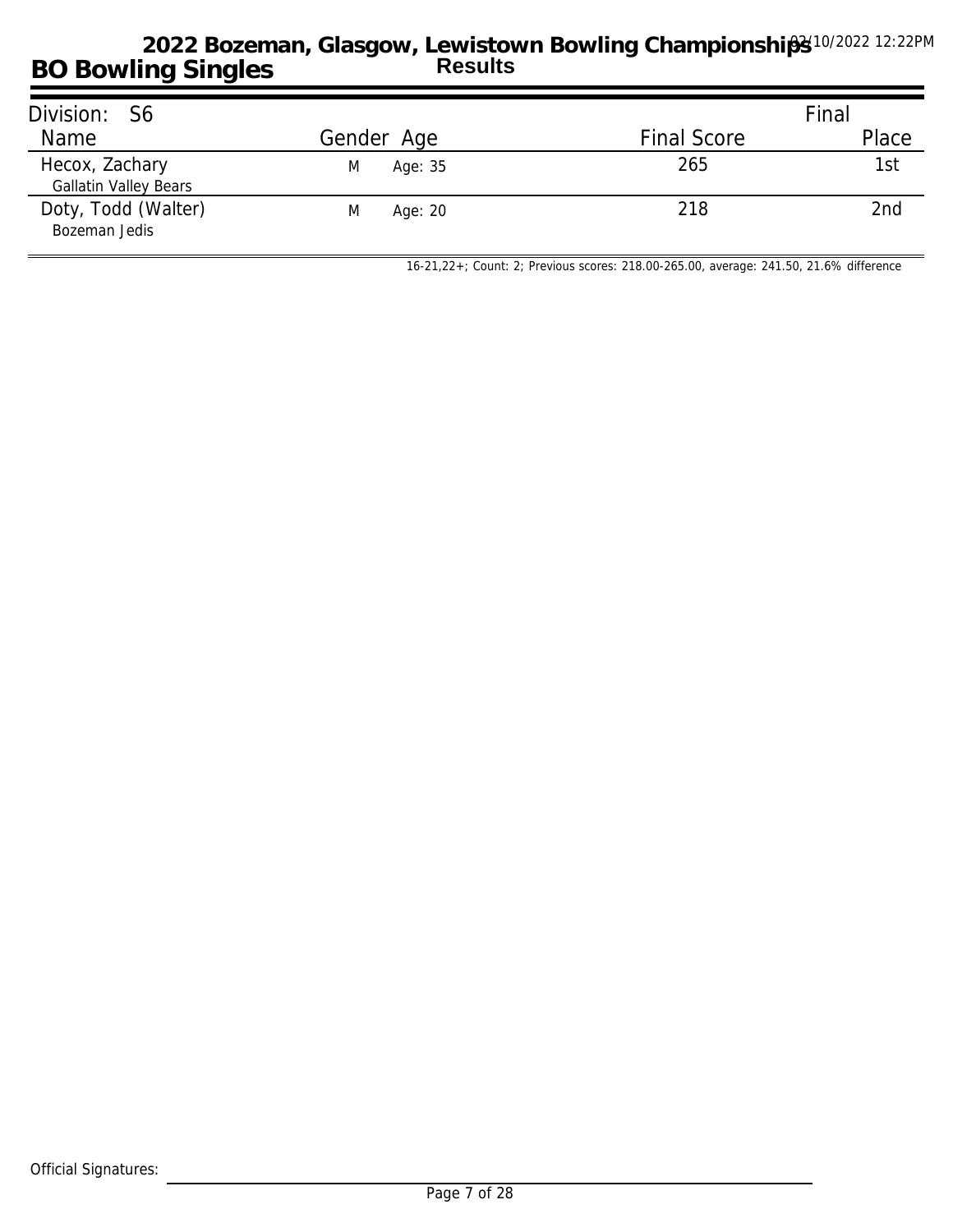| Division: S7                                 |            |                    | Final |
|----------------------------------------------|------------|--------------------|-------|
| Name                                         | Gender Age | <b>Final Score</b> | Place |
| Schliep, Mariah<br><b>Belgrade Panthers</b>  | Age: 24    | 275                | 1st   |
| Jorgensen, Tiffany<br>Central Montana Eagles | Age: 30    | 180                | 2nd   |

*22+; Count: 2; Previous scores: 180.00-275.00, average: 227.50, 52.8% difference*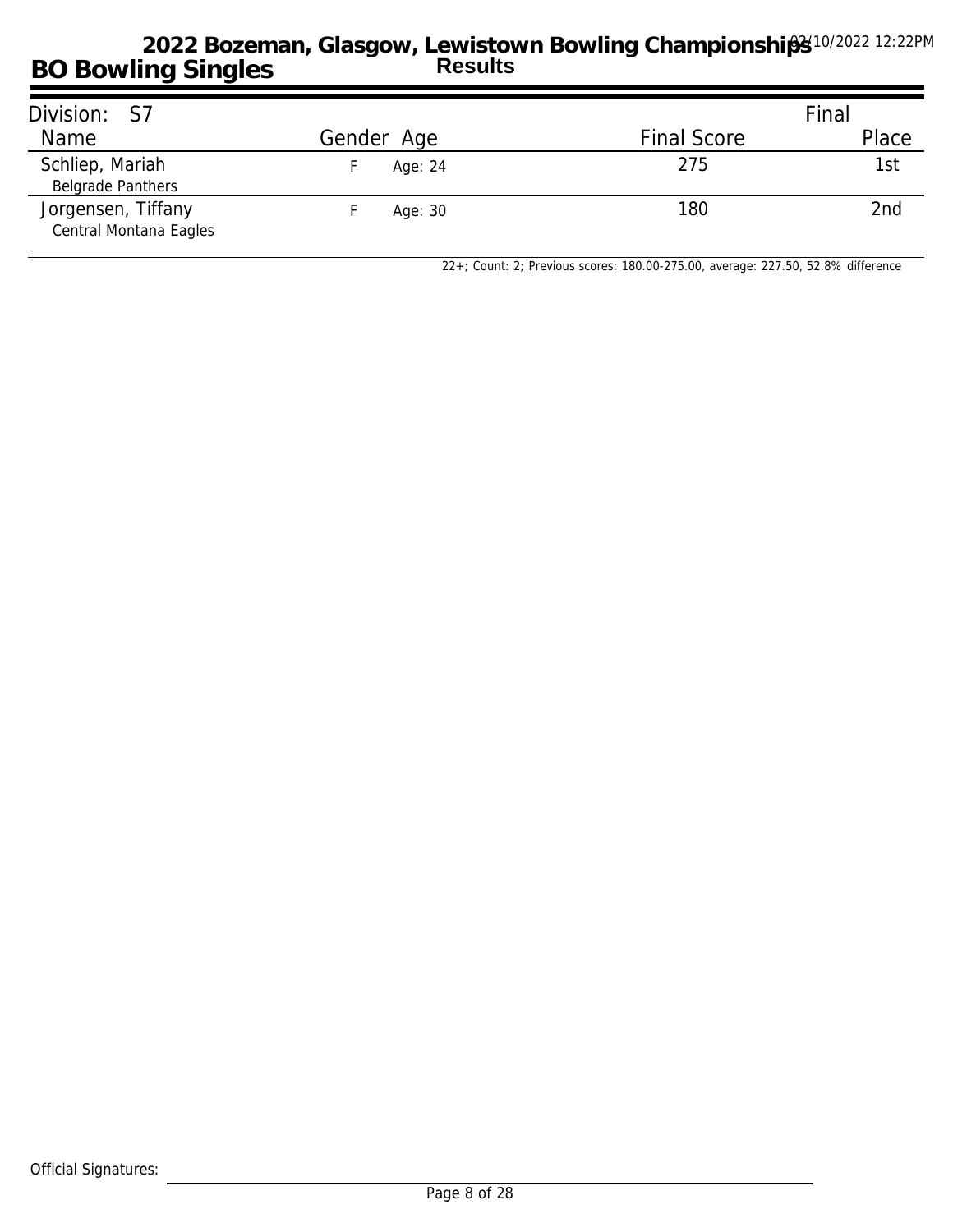| Division: S8                                    |            |                    | Final |
|-------------------------------------------------|------------|--------------------|-------|
| Name                                            | Gender Age | <b>Final Score</b> | Place |
| Alexander, Shaundel<br>Glasgow-Milk River, Inc. | Age: 36    | 252                | 1st   |
| Garsjo, Karla<br>Glasgow-Milk River, Inc        | Age: 57    | 207                | 2nd   |
| Lyytinen, Sierra<br><b>Belgrade Panthers</b>    | Age: 25    | 186                | 3rd   |

*22+; Count: 3; Previous scores: 186.00-252.00, average: 215.00, 35.5% difference*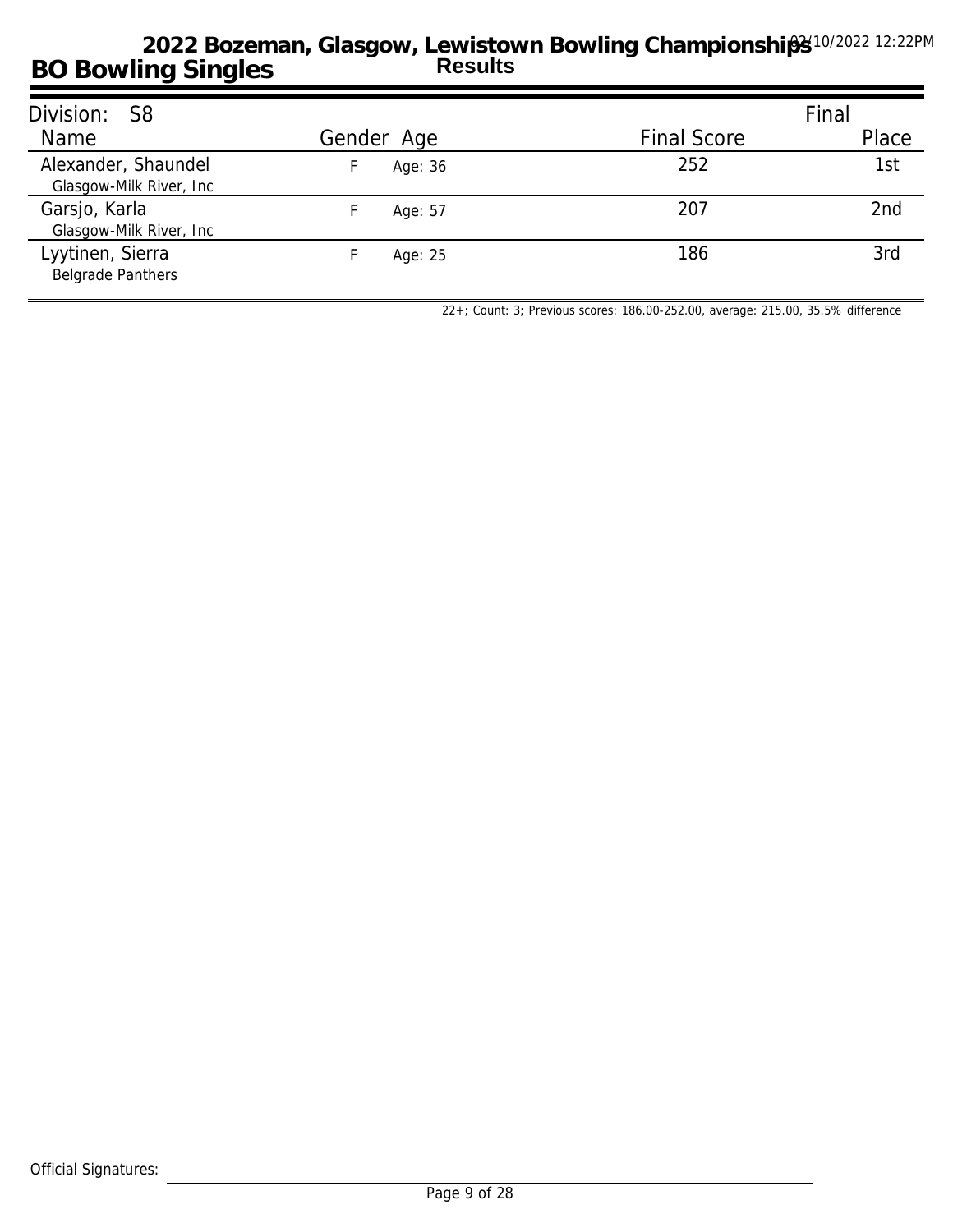| Division: S9                                     |            |                    | Final |
|--------------------------------------------------|------------|--------------------|-------|
| Name                                             | Gender Age | <b>Final Score</b> | Place |
| Granholm, Tiffany<br>Glasgow-Milk River, Inc.    | Age: 32    | 251                | 1st   |
| Humphrey, Gracee-Dae<br><b>Belgrade Panthers</b> | Age: 15    | 220                | 2nd   |

*8-15,22+; Count: 2; Previous scores: 220.00-251.00, average: 235.50, 14.1% difference*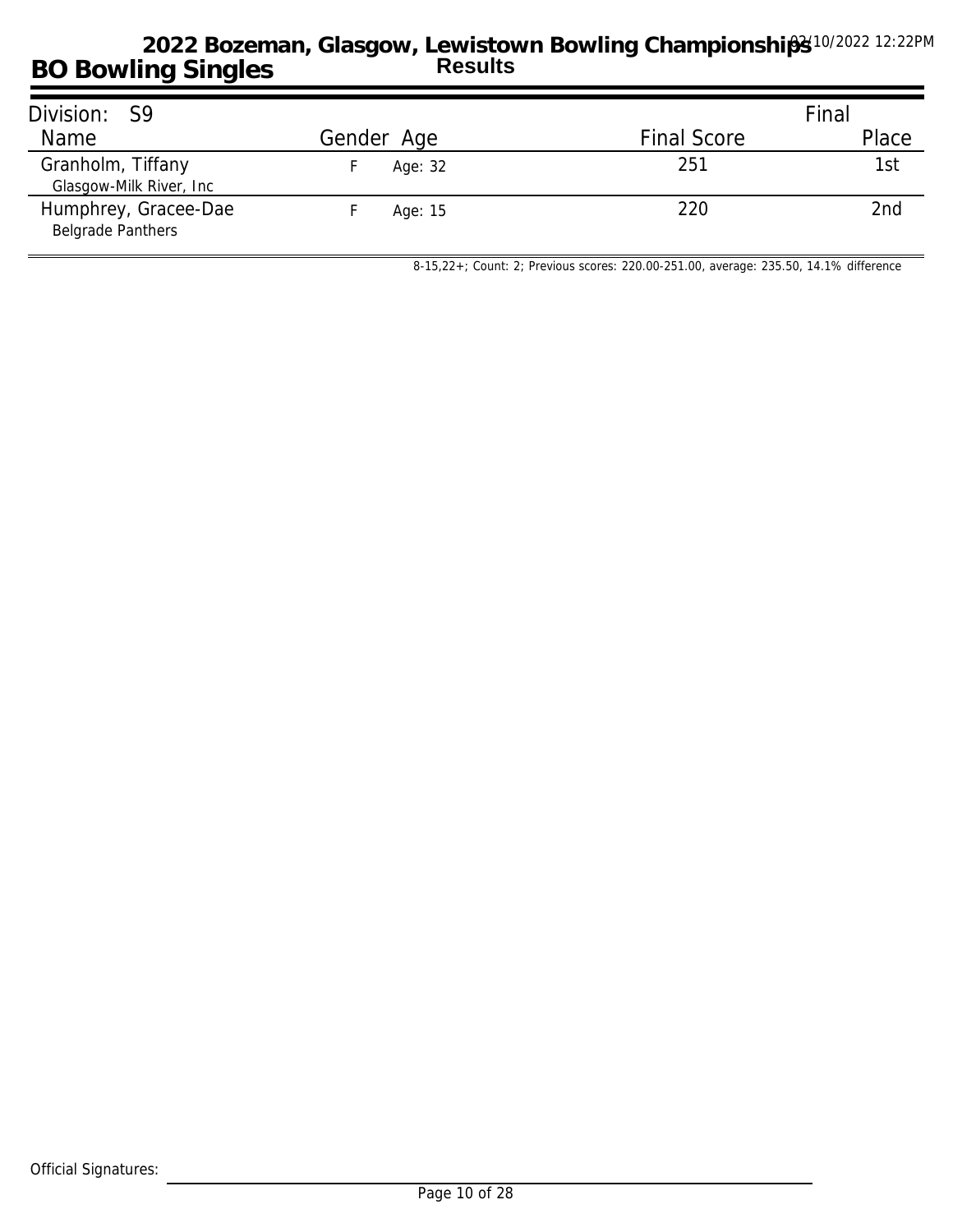| Division: S10                                     |            |                    | Final |
|---------------------------------------------------|------------|--------------------|-------|
| Name                                              | Gender Age | <b>Final Score</b> | Place |
| VanAbbema, Anneka<br><b>Gallatin Valley Bears</b> | Age: 33    | 336                | 1st   |
| Amberson, Kailee<br>Bozeman Outreach Bobcats      | Age: 33    | 304                | 2nd   |

*22+; Count: 2; Previous scores: 304.00-336.00, average: 320.00, 10.5% difference*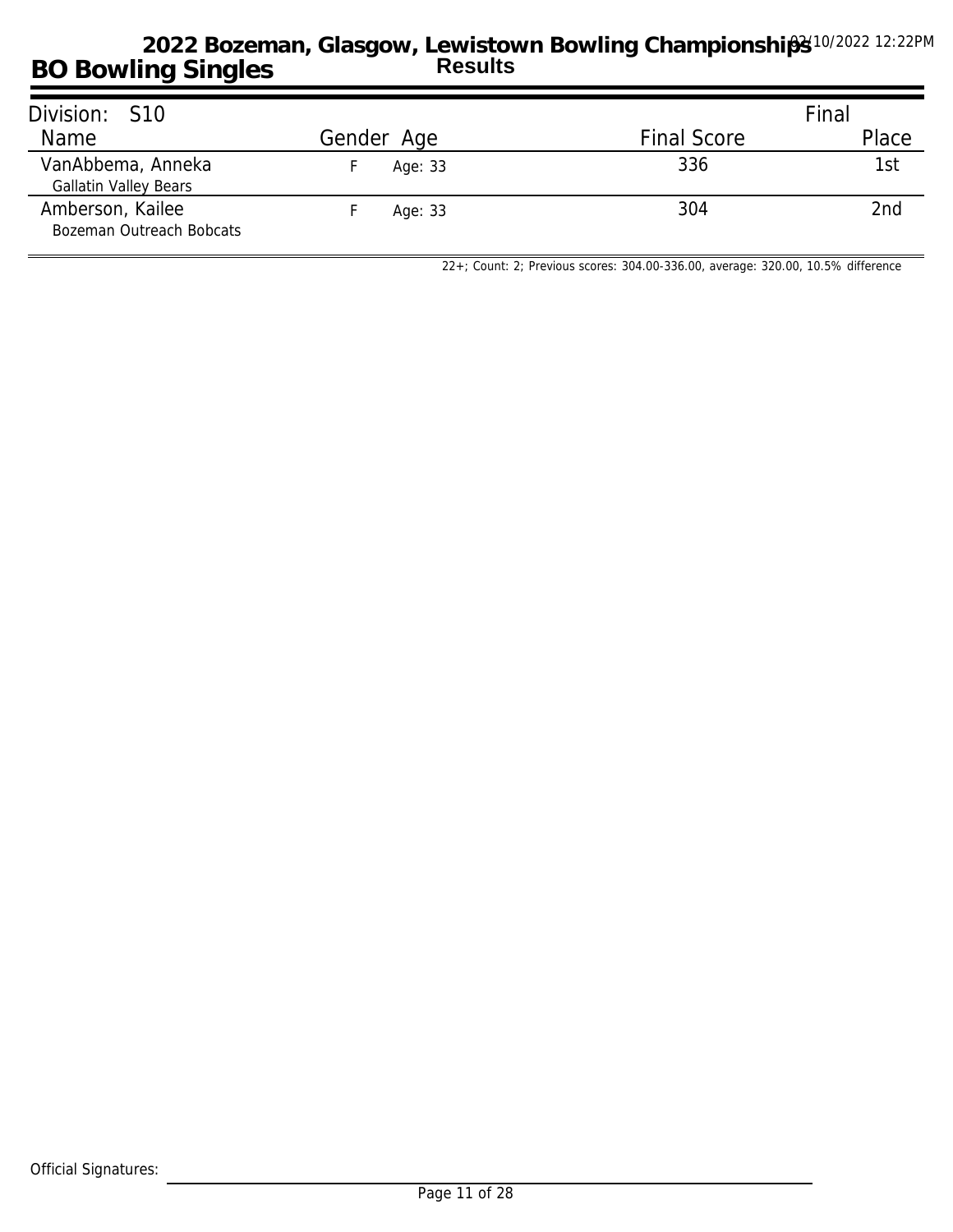| Division: S11                                         |              |                    | Final |
|-------------------------------------------------------|--------------|--------------------|-------|
| <b>Name</b>                                           | Gender Age   | <b>Final Score</b> | Place |
| Calavan, Cody<br>Bozeman Jedis                        | Age: 25<br>M | 269                | 1st   |
| Rogers-Sherman, Zachariah<br><b>Belgrade Panthers</b> | M<br>Age: 24 | 186                | 2nd   |

*22+; Count: 2; Previous scores: 186.00-269.00, average: 227.50, 44.6% difference*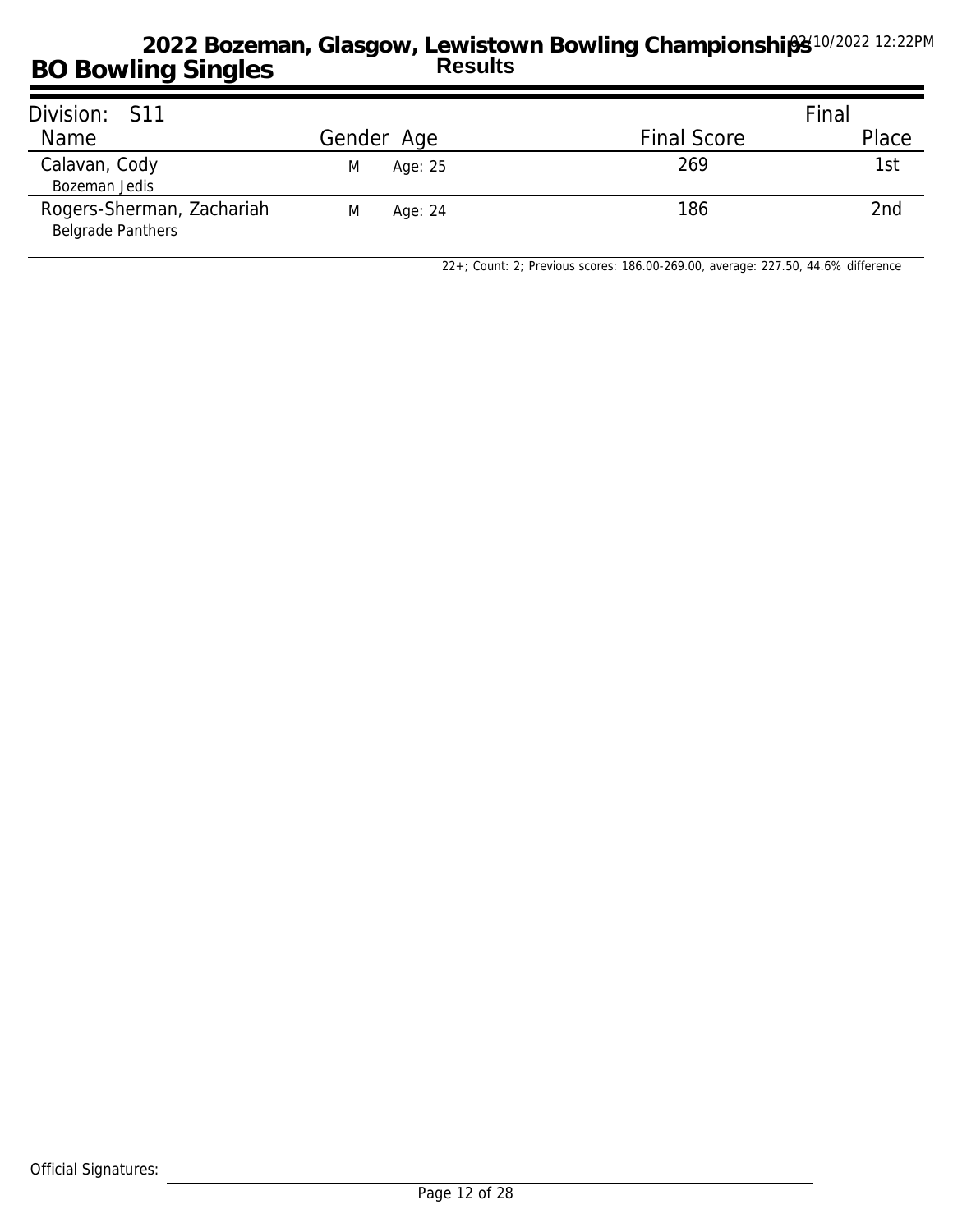| Division: S12                                 |              |                    | Final |
|-----------------------------------------------|--------------|--------------------|-------|
| Name                                          | Gender Age   | <b>Final Score</b> | Place |
| Patten, Carson<br>Central Montana Eagles      | Age: 24<br>M | 338                | 1st   |
| Jansma, Luke<br>Bozeman Jedis                 | M<br>Age: 22 | 302                | 2nd   |
| Yellowrobe, Keith<br>Glasgow-Milk River, Inc. | M<br>Age: 53 | 242                | 3rd   |

*22+; Count: 3; Previous scores: 242.00-338.00, average: 294.00, 39.7% difference*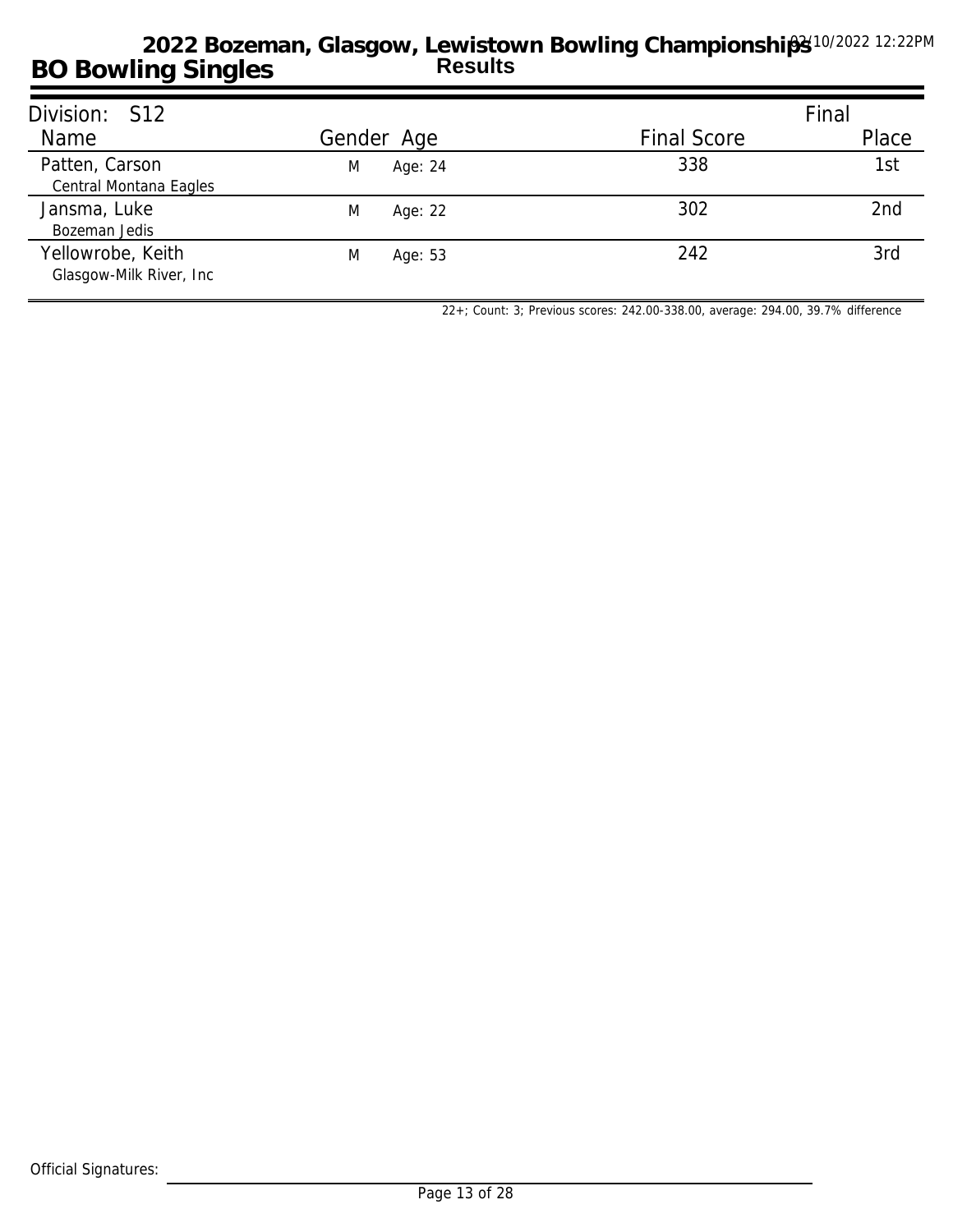| Division: S13                                        |              |                    | Final           |
|------------------------------------------------------|--------------|--------------------|-----------------|
| Name                                                 | Gender Age   | <b>Final Score</b> | Place           |
| Hedrich, Kenneth "Kenny"<br>Bozeman Outreach Bobcats | M<br>Age: 61 | 323                | 1st             |
| Ramsay, Shane<br>Bozeman Outreach Bobcats            | M<br>Age: 47 | 277                | 2 <sub>nd</sub> |
| Sisco, Jacob<br>Bozeman Jedis                        | M<br>Age: 23 | 244                | 3rd             |

*22+; Count: 3; Previous scores: 244.00-323.00, average: 281.33, 32.4% difference*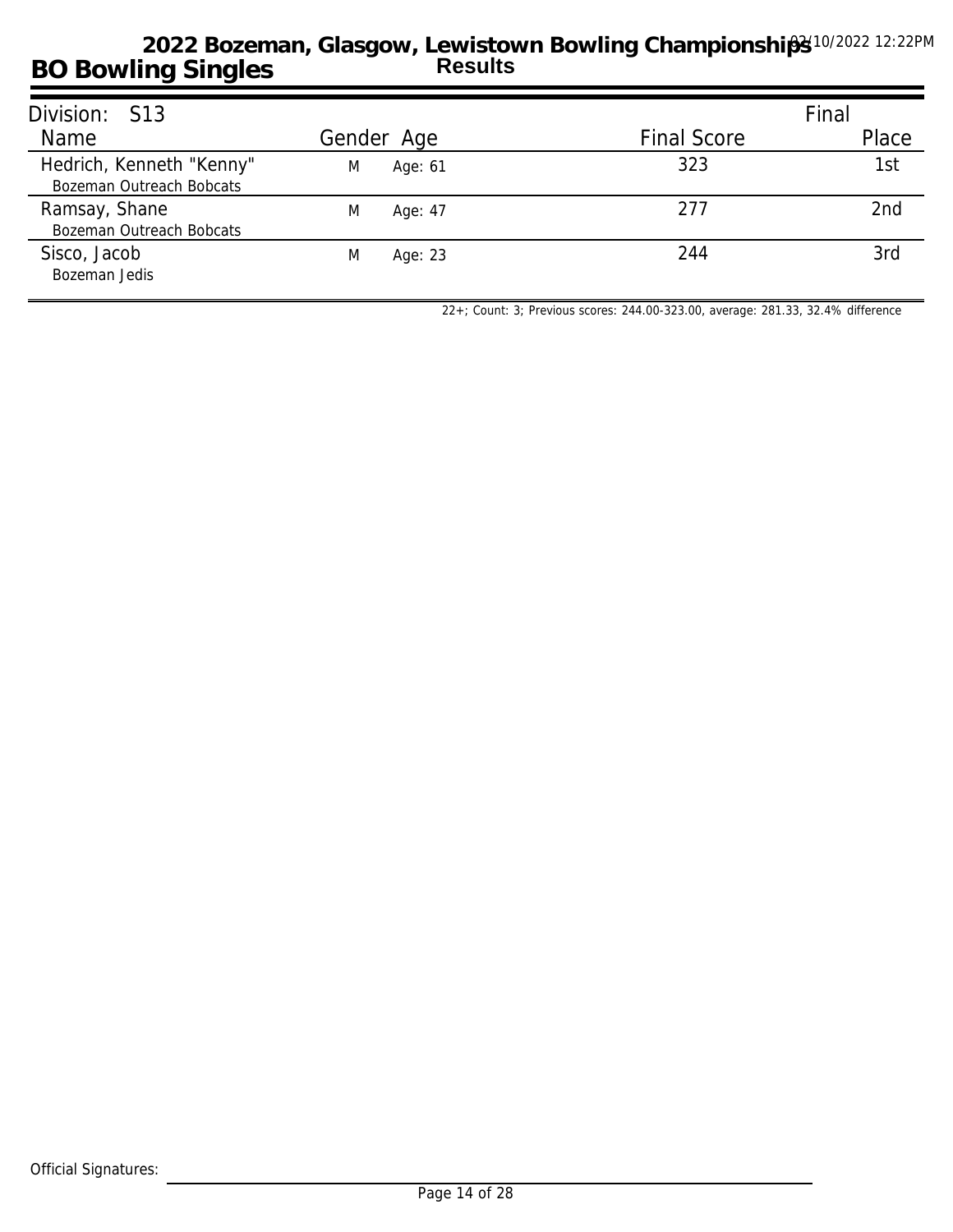| Division: S14                                     |            |                    | Final |
|---------------------------------------------------|------------|--------------------|-------|
| Name                                              | Gender Age | <b>Final Score</b> | Place |
| Wick, Darci "Ann"<br><b>Gallatin Valley Bears</b> | Age: 31    | 382                | 1st   |
| Knowles, Cari<br>Glasgow-Milk River, Inc.         | Age: 50    | 380                | 2nd   |
| Stewart, Cynthia<br><b>Belgrade Panthers</b>      | Age: 28    | 284                | 3rd   |

*22+; Count: 3; Previous scores: 284.00-382.00, average: 348.66, 34.5% difference*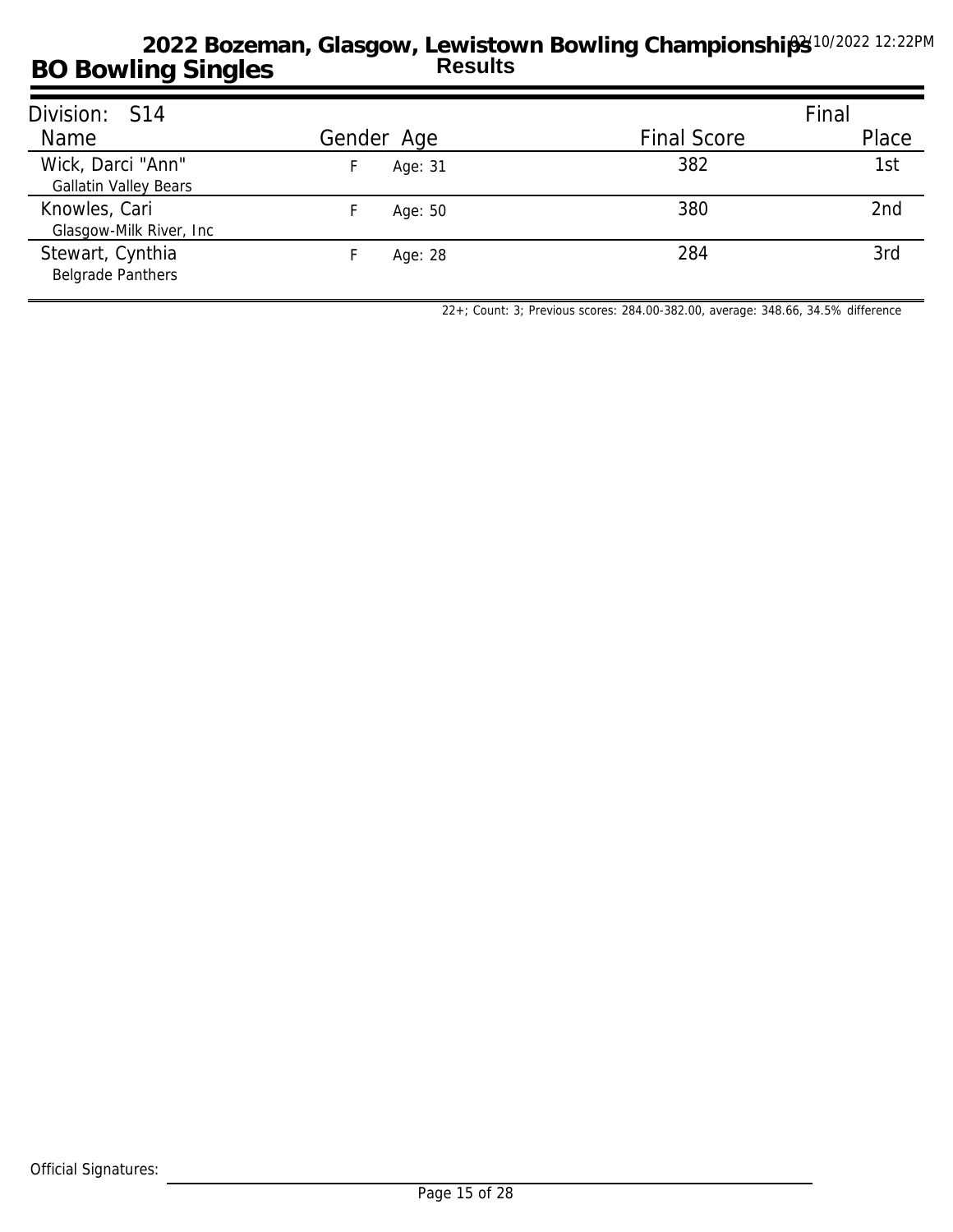| Division: S15                               |              |                    | Final |
|---------------------------------------------|--------------|--------------------|-------|
| Name                                        | Gender Age   | <b>Final Score</b> | Place |
| Yerman, Patrick<br>Central Montana Eagles   | Age: 36<br>M | 331                | 1st   |
| Eubanks, Max<br><b>Bozeman Flames</b>       | M<br>Age: 26 | 321                | 2nd   |
| Stiles, Skylehr<br><b>Belgrade Panthers</b> | M<br>Age: 30 | 255                | 3rd   |

*22+; Count: 3; Previous scores: 255.00-331.00, average: 302.33, 29.8% difference*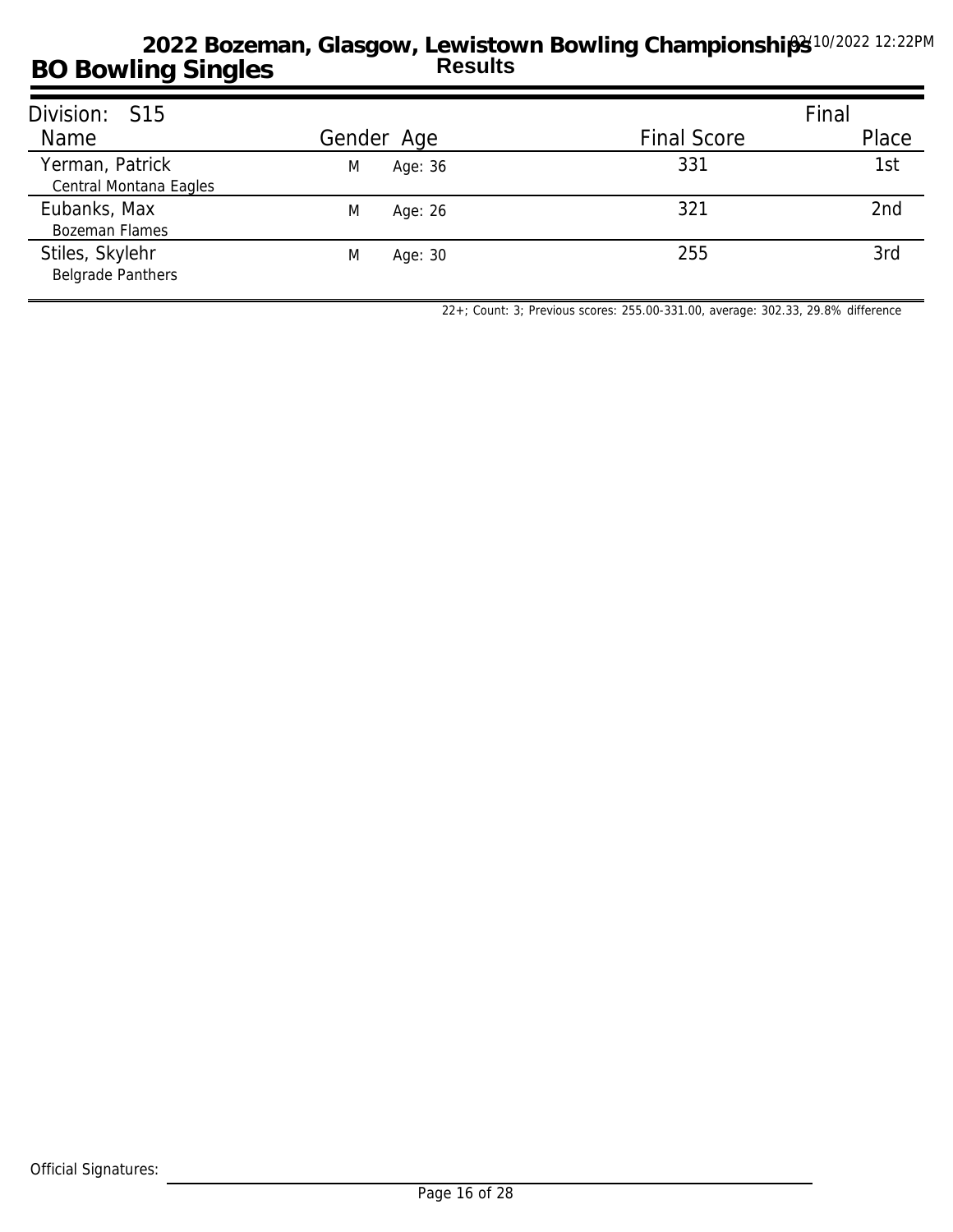| Division: S16                                        |            |                    | Final           |
|------------------------------------------------------|------------|--------------------|-----------------|
| Name                                                 | Gender Age | <b>Final Score</b> | Place           |
| Weidenaar, Cassandra<br><b>Gallatin Valley Bears</b> | Age: 30    | 353                | 1st             |
| Ruff, Emily<br><b>Bozeman Flames</b>                 | Age: 37    | 286                | 2 <sub>nd</sub> |

*22+; Count: 2; Previous scores: 286.00-353.00, average: 319.50, 23.4% difference*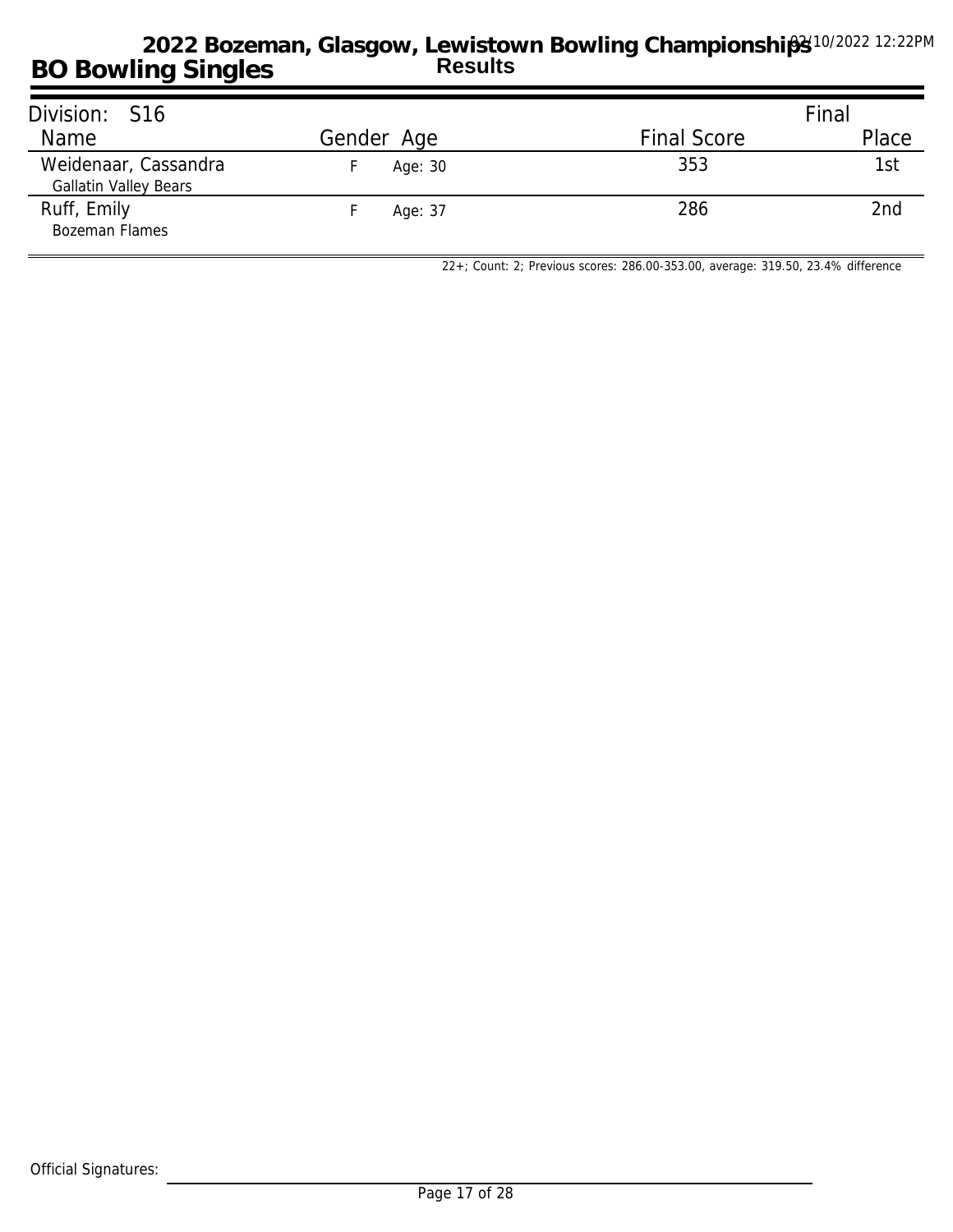| Division: S17                                |            |                    | Final |
|----------------------------------------------|------------|--------------------|-------|
| Name                                         | Gender Age | <b>Final Score</b> | Place |
| DeBernardis, Amy<br>Bozeman Outreach Bobcats | Age: 45    | 338                | 1st   |
| Ayers, Allisha<br>Central Montana Eagles     | Age: 32    | 286                | 2nd   |

*22+; Count: 2; Previous scores: 286.00-338.00, average: 312.00, 18.2% difference*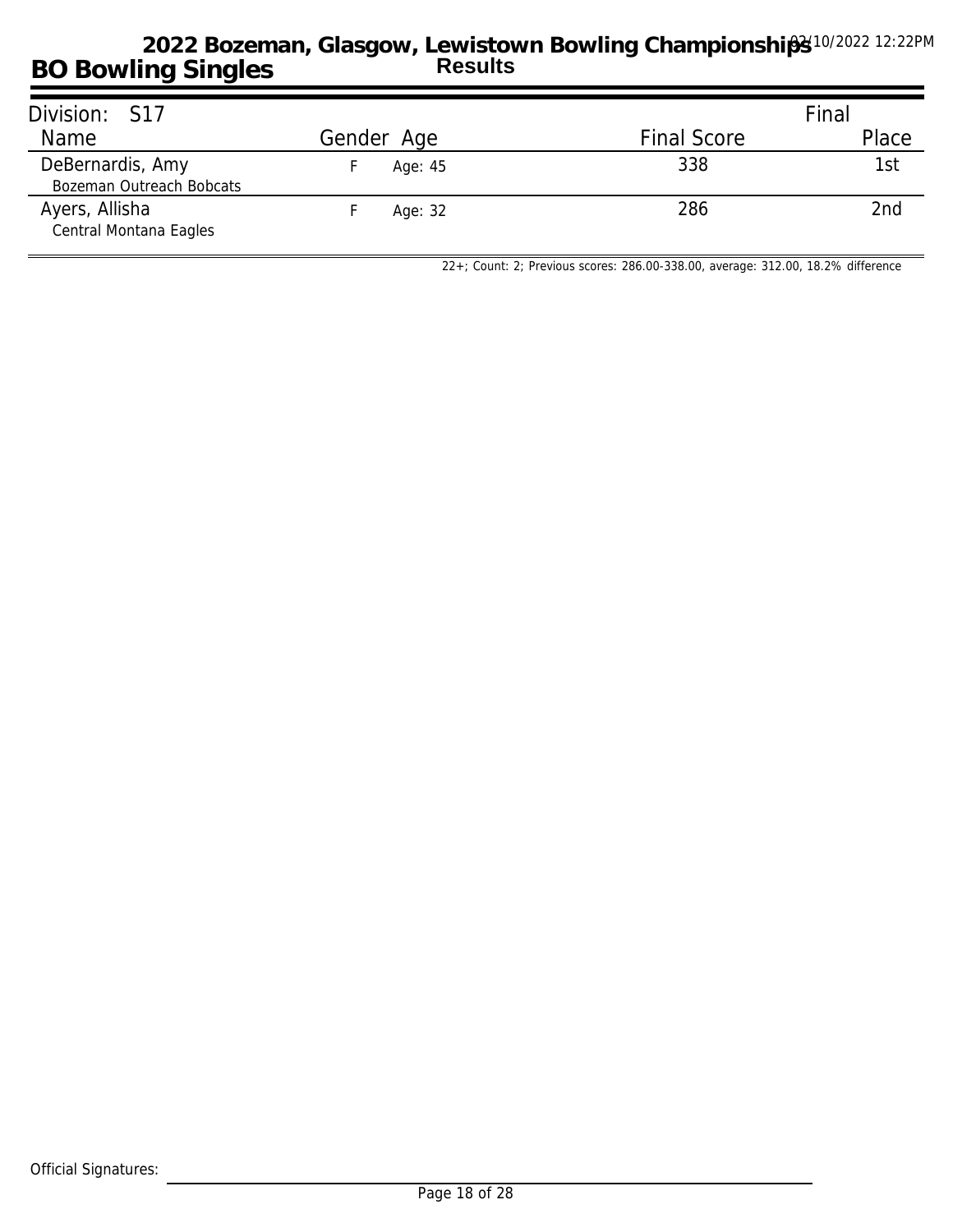| Division: S18                                          |              |                    | Final |
|--------------------------------------------------------|--------------|--------------------|-------|
| Name                                                   | Gender Age   | <b>Final Score</b> | Place |
| Hopper, Alan<br>Bozeman Outreach Bobcats               | Age: 56<br>M | 345                | 1st   |
| Turner, Jonathan "Jon"<br><b>Gallatin Valley Bears</b> | Age: 27<br>M | 320                | 2nd   |

*22+; Count: 2; Previous scores: 320.00-345.00, average: 332.50, 7.8% difference*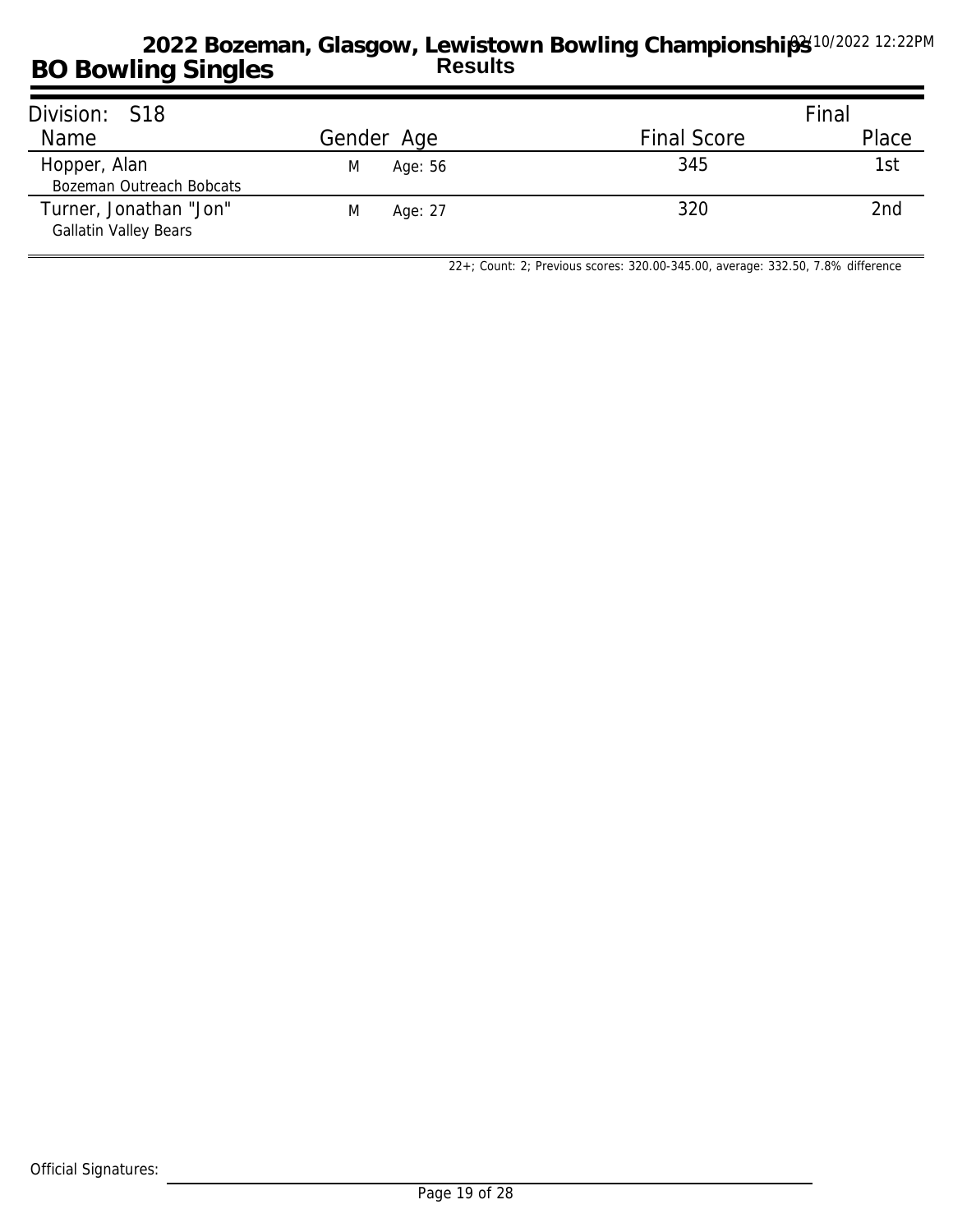| Division: S19                                              |              |                    | Final           |
|------------------------------------------------------------|--------------|--------------------|-----------------|
| Name                                                       | Gender Age   | <b>Final Score</b> | Place           |
| Berry, Joseph<br>Central Montana Eagles                    | Age: 33<br>M | 315                | 1st             |
| Devereaux, Isaiah<br>Glasgow-Milk River, Inc.              | M<br>Age: 37 | 285                | 2 <sub>nd</sub> |
| Hossner, Lancaster "Lance"<br><b>Gallatin Valley Bears</b> | M<br>Age: 25 | 200                | 3rd             |

*22+; Count: 3; Previous scores: 200.00-315.00, average: 266.66, 57.5% difference*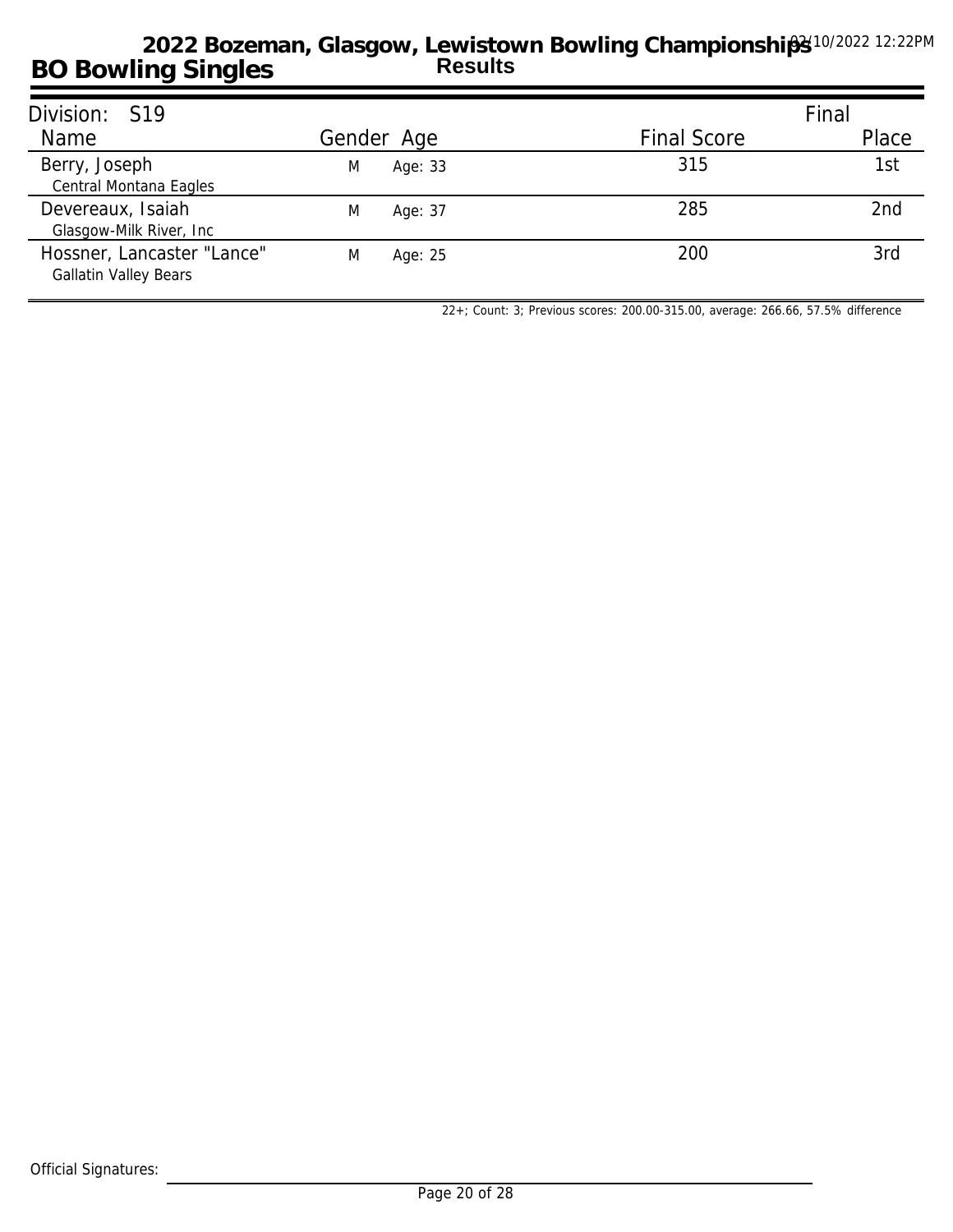| Division: S20                              |              |                    | Final |
|--------------------------------------------|--------------|--------------------|-------|
| Name                                       | Gender Age   | <b>Final Score</b> | Place |
| Brooks, Jeremy<br>Bozeman Outreach Bobcats | Age: 47<br>M | 428                | 1st   |
| McKenna, James<br><b>Belgrade Panthers</b> | Age: 31<br>M | 377                | 2nd   |

*22+; Count: 2; Previous scores: 377.00-428.00, average: 402.50, 13.5% difference*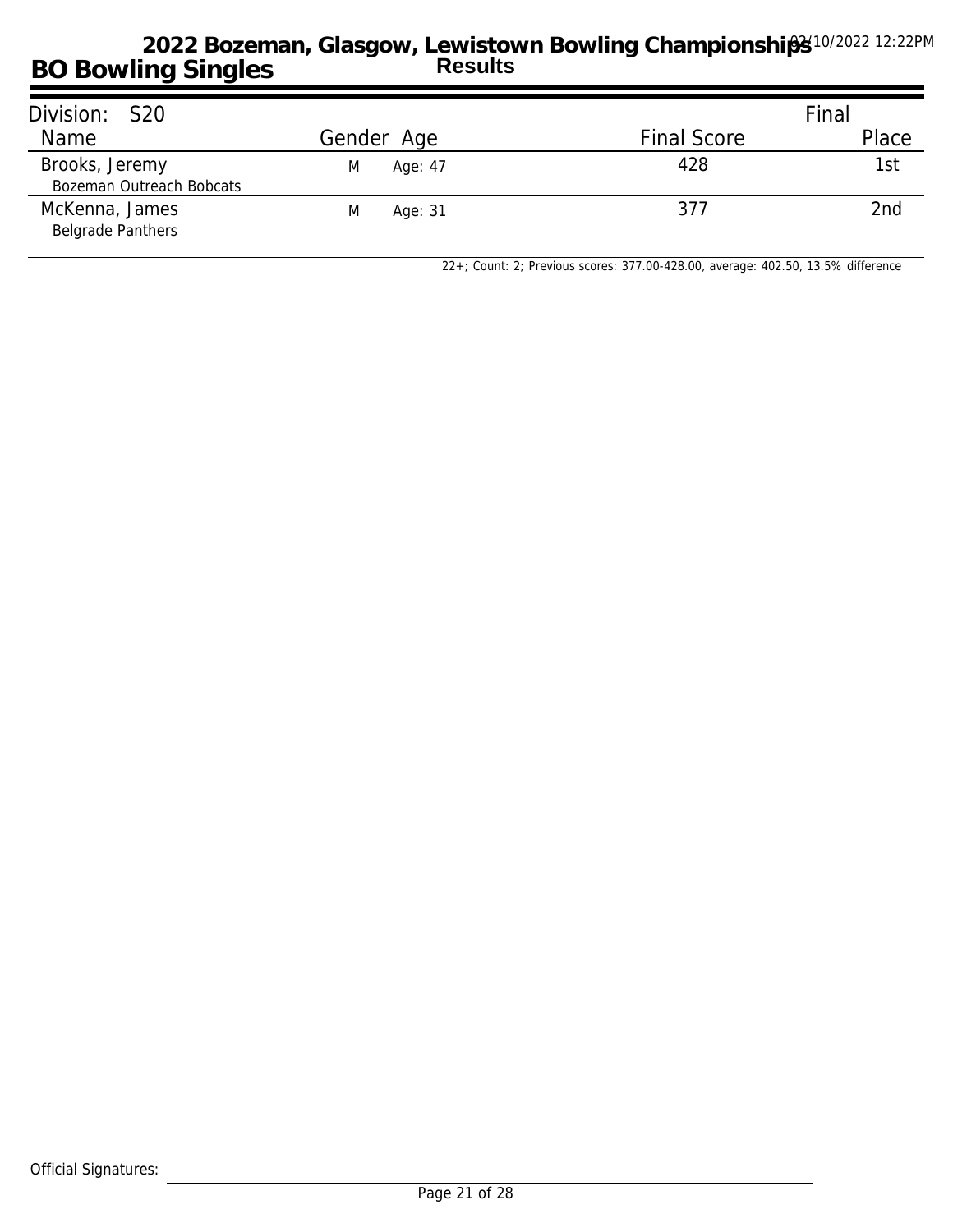| Division: S21                     |              |                    | Final |
|-----------------------------------|--------------|--------------------|-------|
| Name                              | Gender Age   | <b>Final Score</b> | Place |
| Bruckner, Robert<br>Bozeman Jedis | M<br>Age: 23 | 193                | 1st   |

*22+; Count: 1*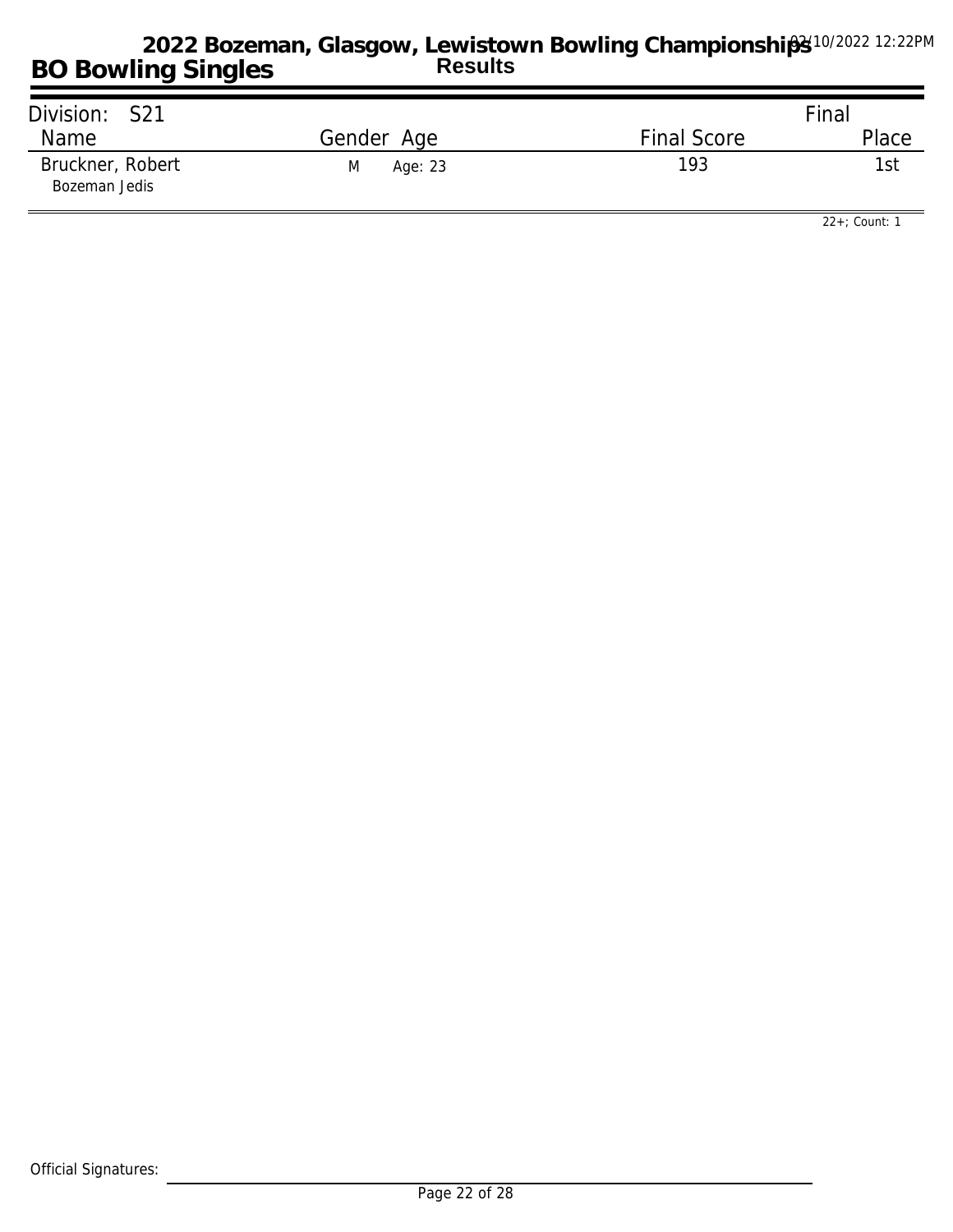| Division: UD1                                    |    |            |                    | Final           |
|--------------------------------------------------|----|------------|--------------------|-----------------|
| Name                                             |    | Gender Age | <b>Final Score</b> | Place           |
| Nelson, Laila<br>Bozeman Public Schools Yetis*   | F. | Age: 13    | 190                | 1st             |
| Sullivan, Ocean<br>Bozeman Public Schools Yetis* |    | Age: 13    | 222                | 1st             |
| Bennett, Olivia<br>Bozeman Public Schools Yetis* |    | Age: 15    | 145                | 2 <sub>nd</sub> |
| Stoddart, Grace<br>Bozeman Public Schools Yetis* |    | Age: 17    | 240                | 2nd             |

*8-15,16-21; Count: 4; Previous scores: 145.00-240.00, average: 199.25, 65.5% difference*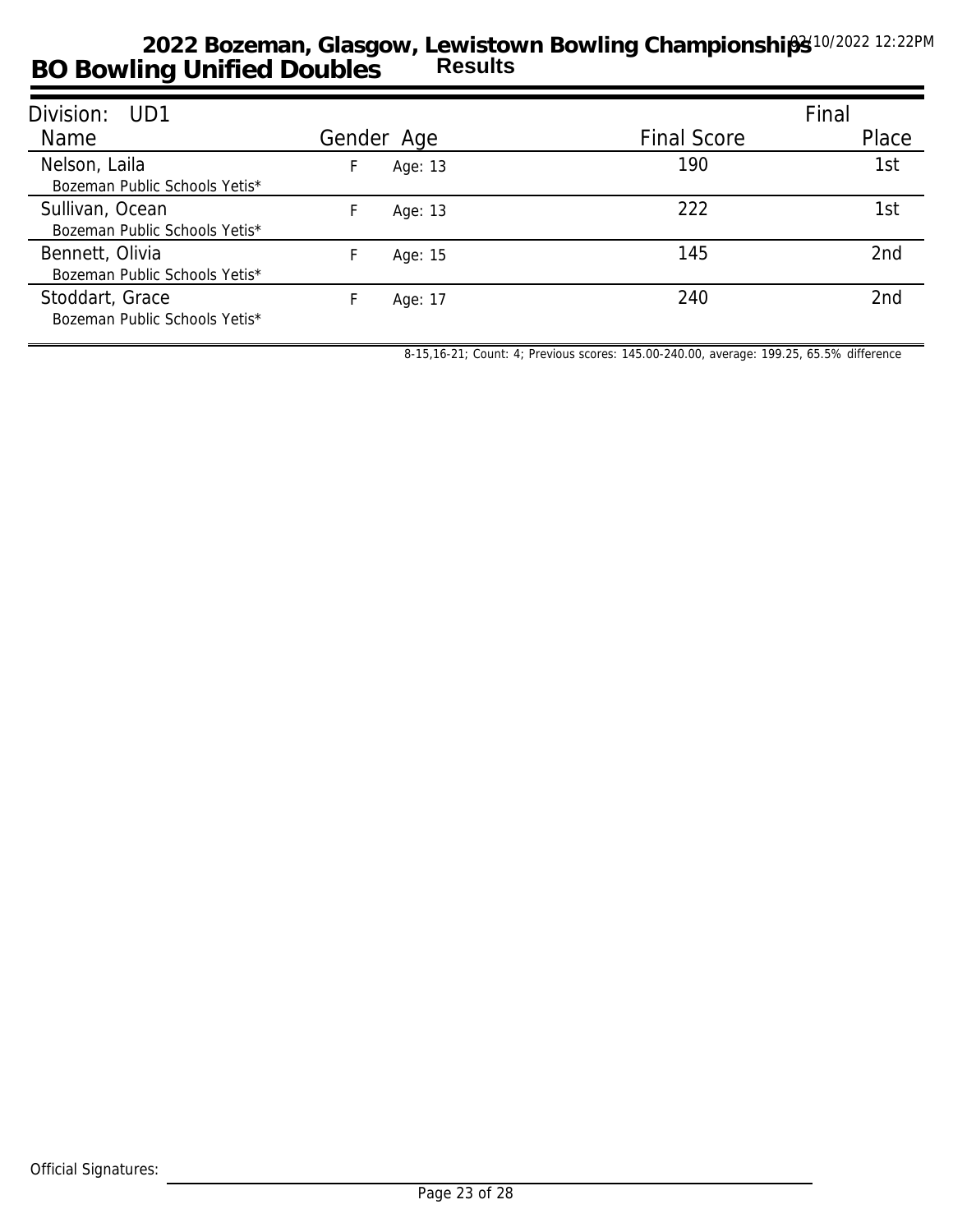| Division: UD2                                       |    |            |                    | Final           |
|-----------------------------------------------------|----|------------|--------------------|-----------------|
| Name                                                |    | Gender Age | <b>Final Score</b> | Place           |
| Connell, Kira<br>Bozeman Public Schools Yetis*      | F. | Age: 13    | 216                | 1st             |
| Summerford, Adessa<br>Bozeman Public Schools Yetis* |    | Age: 11    | 165                | 1st             |
| Swica, Madeline<br>Bozeman Public Schools Yetis*    |    | Age: 16    | $\left( \right)$   | 2nd             |
| Vlases, Ursula<br>Bozeman Public Schools Yetis*     |    | Age: 16    | 237                | 2 <sub>nd</sub> |

*8-15,16-21; Count: 4; Previous scores: 165.00-237.00, average: 154.50, 43.6% difference*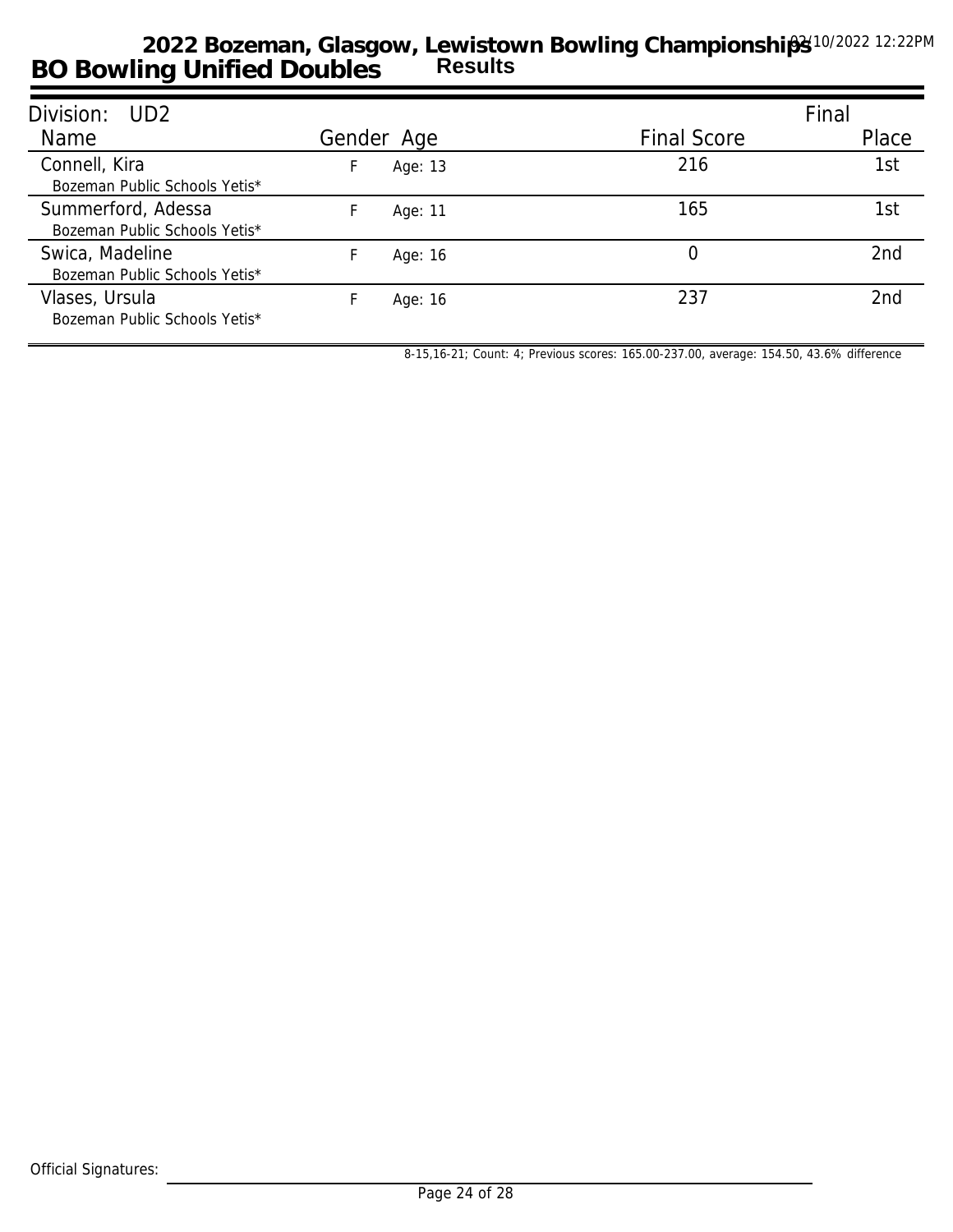| Division:<br>UD3                                       |   |            |                    | Final |
|--------------------------------------------------------|---|------------|--------------------|-------|
| Name                                                   |   | Gender Age | <b>Final Score</b> | Place |
| McKay, Carline (CoCo)<br>Bozeman Public Schools Yetis* |   | Age: 17    | 291                | 1st   |
| Taylor, James (Jamie)<br>Bozeman Public Schools Yetis* | M | Age: 19    | 222                | 1st   |
| Mugaas, Hayes<br>Bozeman Public Schools Yetis*         | M | Age: 14    | 156                | 2nd   |
| Wunsch, Ruby<br>Bozeman Public Schools Yetis*          |   | Age: 13    | 189                | 2nd   |

*8-15,16-21; Males: 2, Females: 2; Count: 4; Previous scores: 156.00-291.00, average: 214.50, 86.5% difference*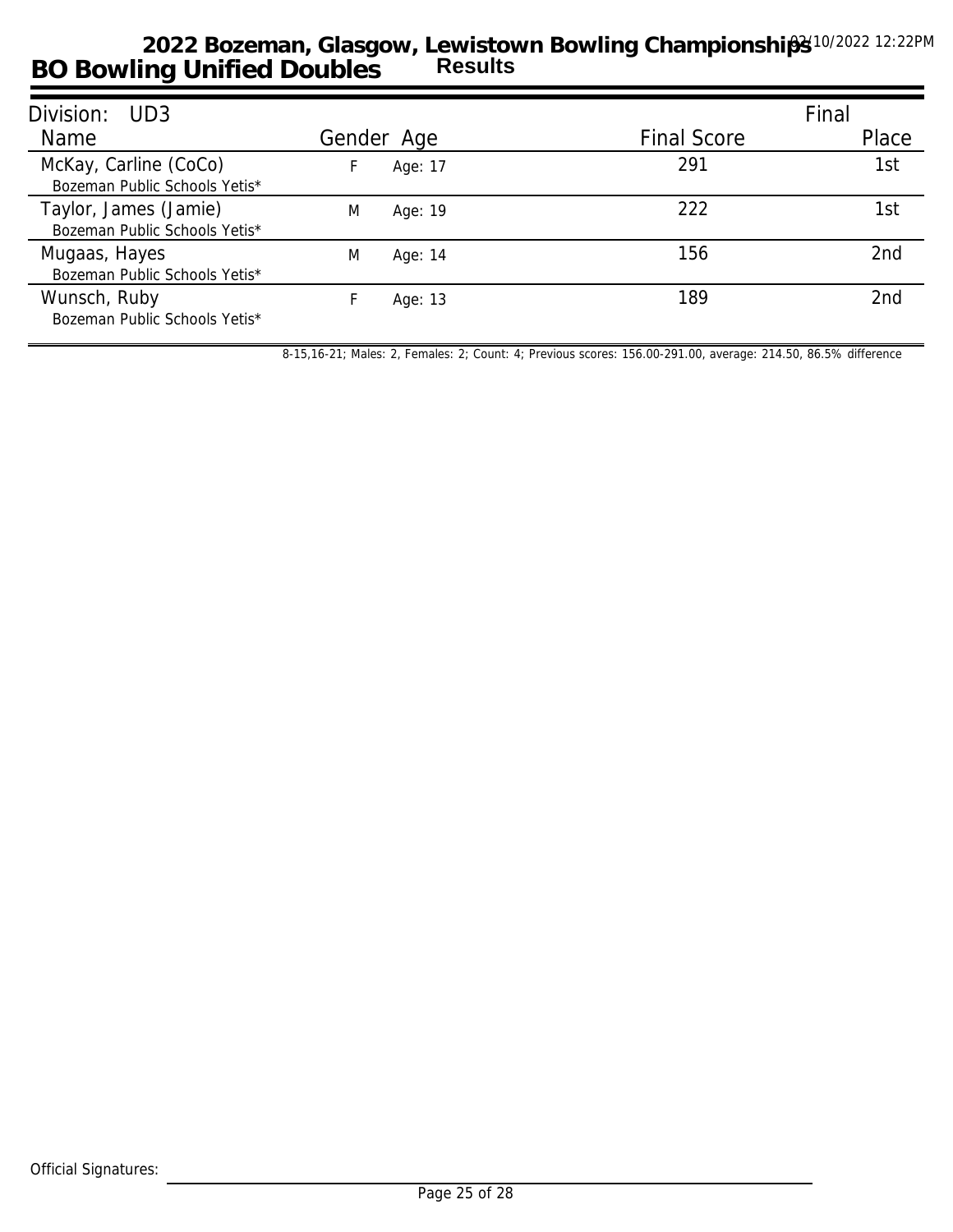| Division: UD4                                           |            |         |                    | Final |
|---------------------------------------------------------|------------|---------|--------------------|-------|
| Name                                                    | Gender Age |         | <b>Final Score</b> | Place |
| Cole, Phoebe<br>Bozeman Public Schools Yetis*           |            | Age: 14 | 186                | 1st   |
| Robinson-Yattaw, Riley<br>Bozeman Public Schools Yetis* |            | Age: 13 | 259                | 1st   |
| Hannan, Darby<br>Bozeman Public Schools Yetis*          |            | Age: 17 | $\Omega$           | 2nd   |
| Huseby, Ida<br>Bozeman Public Schools Yetis*            |            | Age: 16 | 143                | 2nd   |

*8-15,16-21; Count: 4; Previous scores: 143.00-259.00, average: 147.00, 81.1% difference*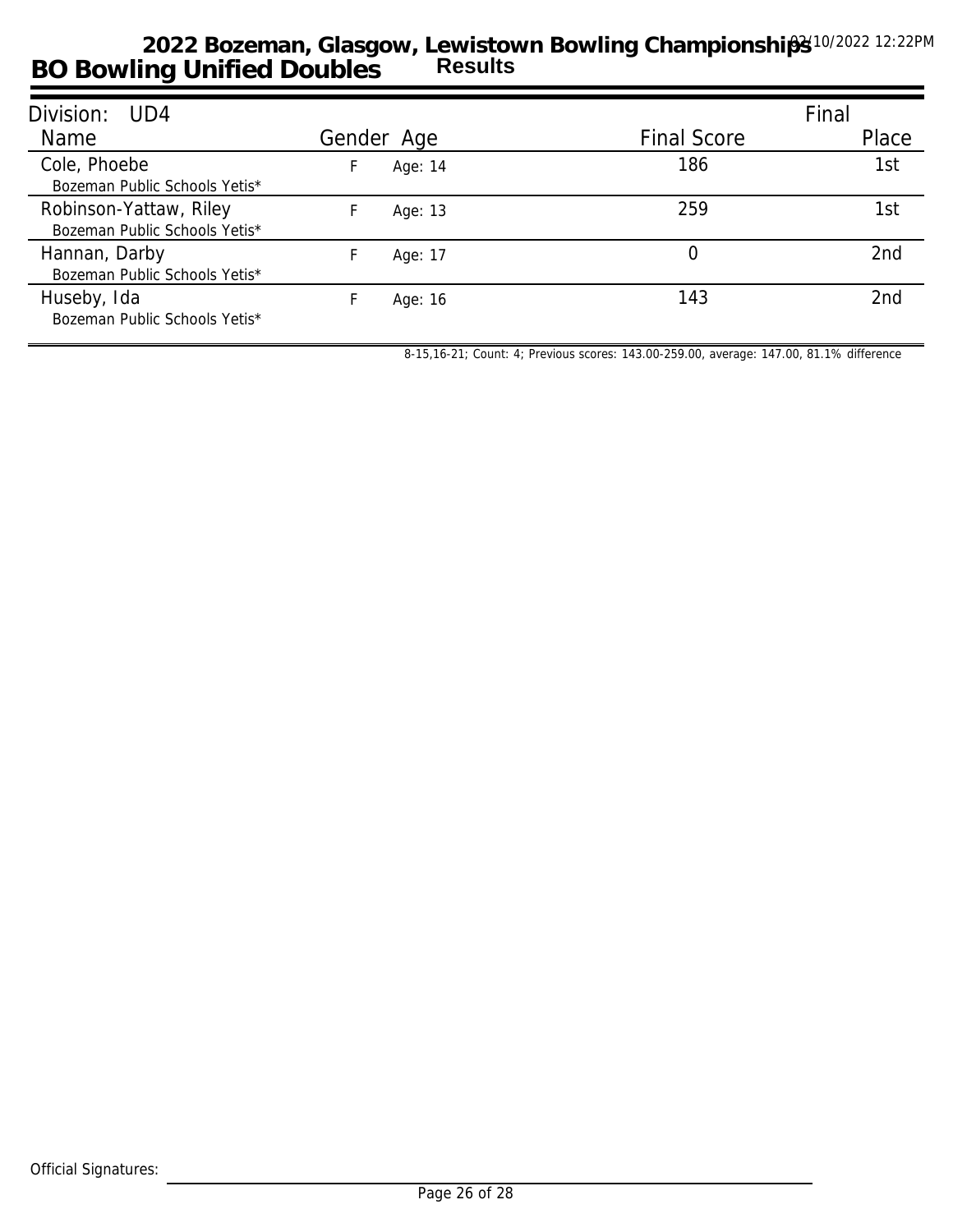| Division:<br>UD5              |   |            |                    | Final |
|-------------------------------|---|------------|--------------------|-------|
| Name                          |   | Gender Age | <b>Final Score</b> | Place |
| Farrell, Alan                 | M | Age: 15    | 264                | 1st   |
| Bozeman Public Schools Yetis* |   |            |                    |       |
| Jacobsen, Tobi                | F | Age: 14    | 269                | 1st   |
| Bozeman Public Schools Yetis* |   |            |                    |       |
| Livingston, Elle              | F | Age: 16    | 204                | 2nd   |
| Bozeman Public Schools Yetis* |   |            |                    |       |
| Livingston, Jesse             | M | Age: 15    | 317                | 2nd   |
| Bozeman Public Schools Yetis* |   |            |                    |       |
| Clark, Bella                  | F | Age: 17    | 257                | 3rd   |
| Bozeman Public Schools Yetis* |   |            |                    |       |
| Clark, Jack                   | M | Age: 15    | 224                | 3rd   |
| Bozeman Public Schools Yetis* |   |            |                    |       |
|                               |   |            |                    |       |

*8-15,16-21; Males: 3, Females: 3; Count: 6; Previous scores: 204.00-317.00, average: 255.83, 55.4% difference*